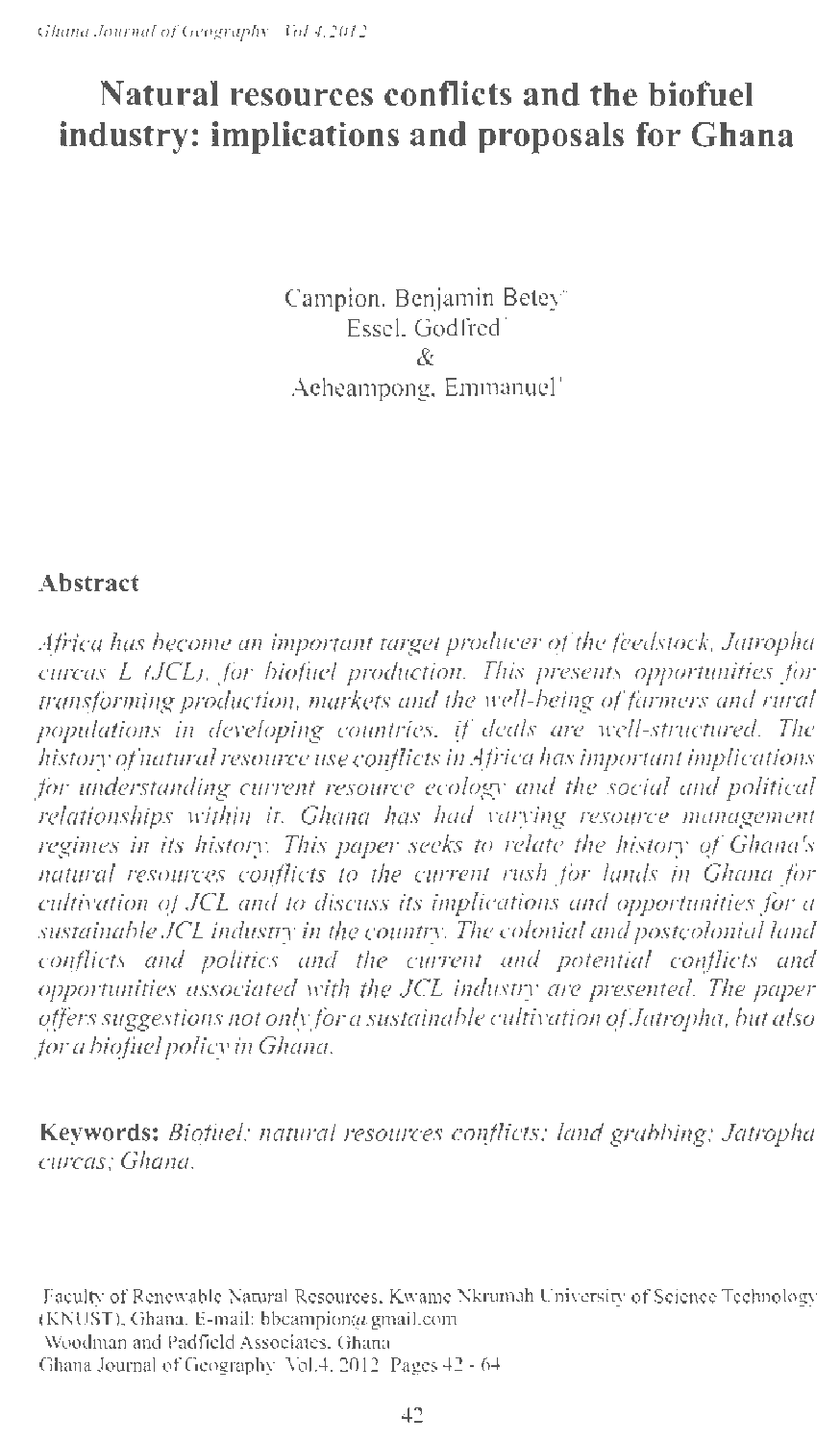#### **Introduction**

Recent global rise in food and financial crises, climate change and opportunity for carbon trading, rapid increases in fossil fuel prices and the unpredictable supplies of oil due to instability in the Middle East and other production centres have been the bane of most high energy consuming countries. To address these concerns, biofuels from plant sources are being promoted and large tracts of land are being acquired to grow biofuel crops. Africa has become an important target producer of the feedstock, Jatropha curcas L (JCL), for biofuel production. There is no doubt that biofuels present promises as well as challenges to many developing countries. They present an opportunity for investments in agriculture, thus tapping the huge potential existing in many developing countries. If deals are well-structured, the JCL industry will be an opportunity for transforming production, markets and the well-being of fanners and the rural population. However, concerns remain over the impact on local communities, food security, the environment and, more importantly, issues of landuse conflicts.

Conflict is an emotive term and most definitions connote disagreement due to differences in interests, values, perceptions, positions, power and goals (Daniels & Walker, 2001 ). According to Glas! ( 1999), differences are normal aspects of human life and cannot be equated to conflict. He asserts that, conflict only occurs if an actor feels "impaired" by the behaviour of another actor because of the differences. The feeling of impairment or restriction is therefore a prerequisite for conflict and not differences. It is also widely agreed in conflict literature that natural resources conflicts are unavoidable, particularly because stakeholders have different competing interests, perceptions and ideas about their use and management (Ayling & Kelly, 1997; Ostrom, 1990; Hellstrom, 200 I; Adams, et al., 2003). Although conflict is generally experienced as something destructive, it may nevertheless sometimes be positive (Bonacker, 1996; Bailey, 1997; Kriesberg, 1998) and become the driver of change that ensures sustainable management ofresources. It is therefore important to perceive and deal with natural resources conflicts in a constructive manner, instead of ignoring them or simply trying to stop them.

Conflicts in the JCL industry may emerge because people have different uses for resources such as existing forests, water and land, or want to manage them in different ways. There are also social, economic and cultural attributes that may arise as a result of the continual (non)use of these resources or an attempted change or conversion from one form to another or to JCL production. The conflicts related to JCL as discussed in this article relate to land acquisition, production and landuse change associated with its cultivation. The purpose of this paper is to relate Ghana's natural resources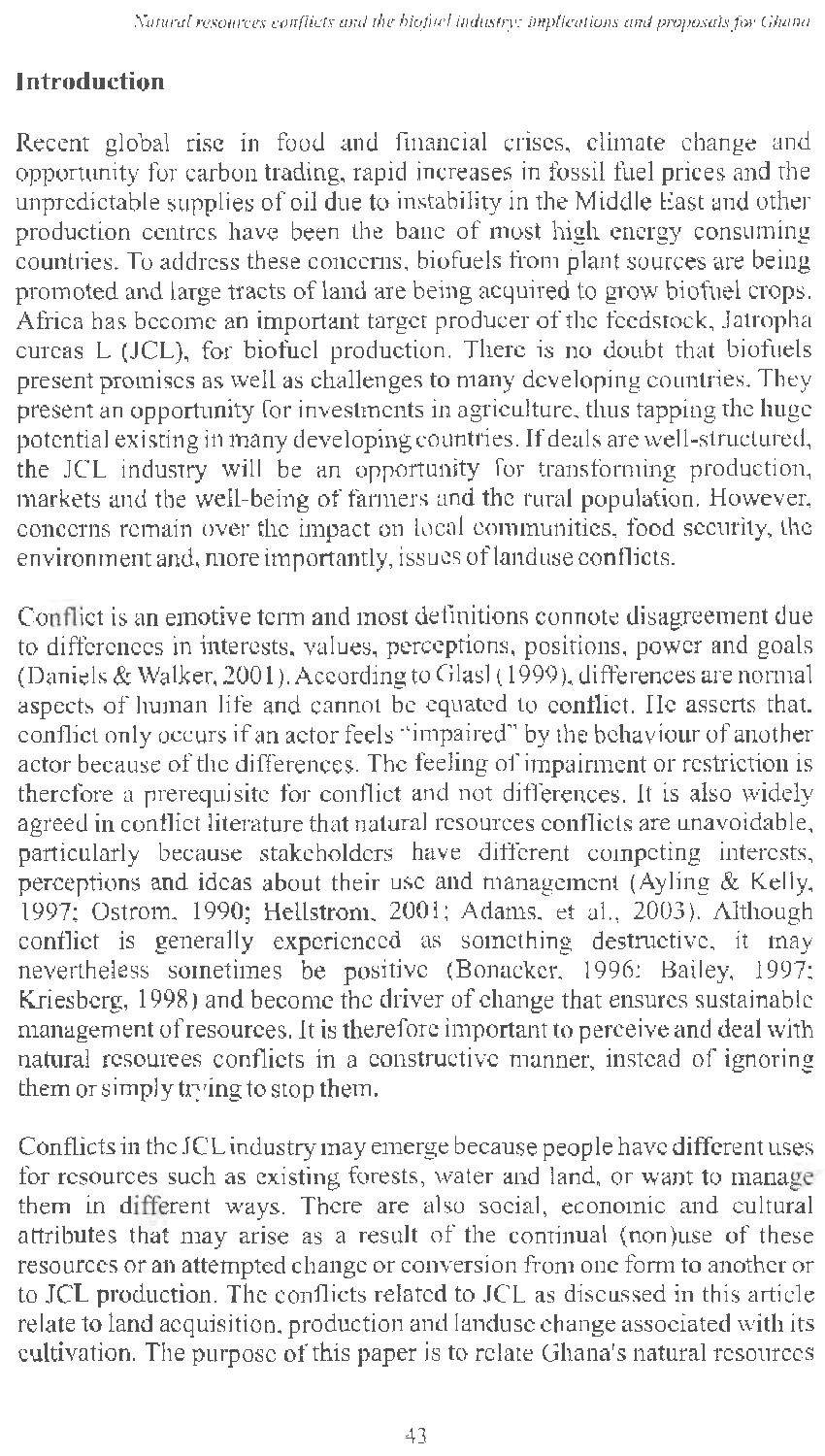conflict history to the current rush for lands in Ghana for the cultivation of JCL, and to discuss its implications and opportunities for a sustainable JCL industry in Ghana.

The next section of the paper describes the agro-ecology and history of natural resources conflicts in Ghana. This is followed by a review of the JCL industry in Ghana along with the sources of conflicts or potential conflict issues in the sector. The subsequent section appraises the risks and opportunities presented by the burgeoning JCL industry within the context of conflict prevention and management through active cooperation, dialogue and community economic empowerment. The last section concludes the paper, highlighting value creation and benefit sharing by all stakeholders as the unassailable principles for equitable natural resources use, especially in the biofuel (JCL) industry.

#### **Environment and natural resources conflicts in Ghana**

Ghana is characterized in general by low physical relief. The terrain is primarily composed of a series of plateaus at different elevations, ranging from sea level to the highest point of 880 m above sea level at the peak of MountAfadjato. There are, nonetheless, four distinct geographical regions. Low coastal plains stretch across the southern part of the country. To their north lie three regions: the Ashanti Uplands, the Akwapim-Togo Ranges, and the Volta Basin. The fourth region, the high plains, occupies the northern and north-western sector of the country.

Generally, rainfall in Ghana decreases from south to north. The wettest area is around Axim in the southwest where annual rainfall is about 2100 mm. Here, two rainy seasons occur: the first from April to July and the second from September to November. On the contrary, in the north, there is only one rainy season beginning inApril and ending in September and the total annual rainfall is less than 1100 mm. The harmattan, a dry desert wind, blows from the northeast from December to March, lowering the humidity and creating hot days and cool nights in the north. Average temperature ranges between 24 and 30 °C. About 65% of the land area of Ghana is believed to be agricultural land out of which only about 11% is under permanent cultivation (Table 1). There are six agro-ecological zones in the country which, more or less, follow the north-south climate profile. These agroecological zones range from the Sudan Savannah in the north to the coastal Savannah in the south as shown in Table 2. Cereals, e.g. maize and sorghum,. are common in northern Ghana and root crops, e.g. cassava, are common in southern Ghana.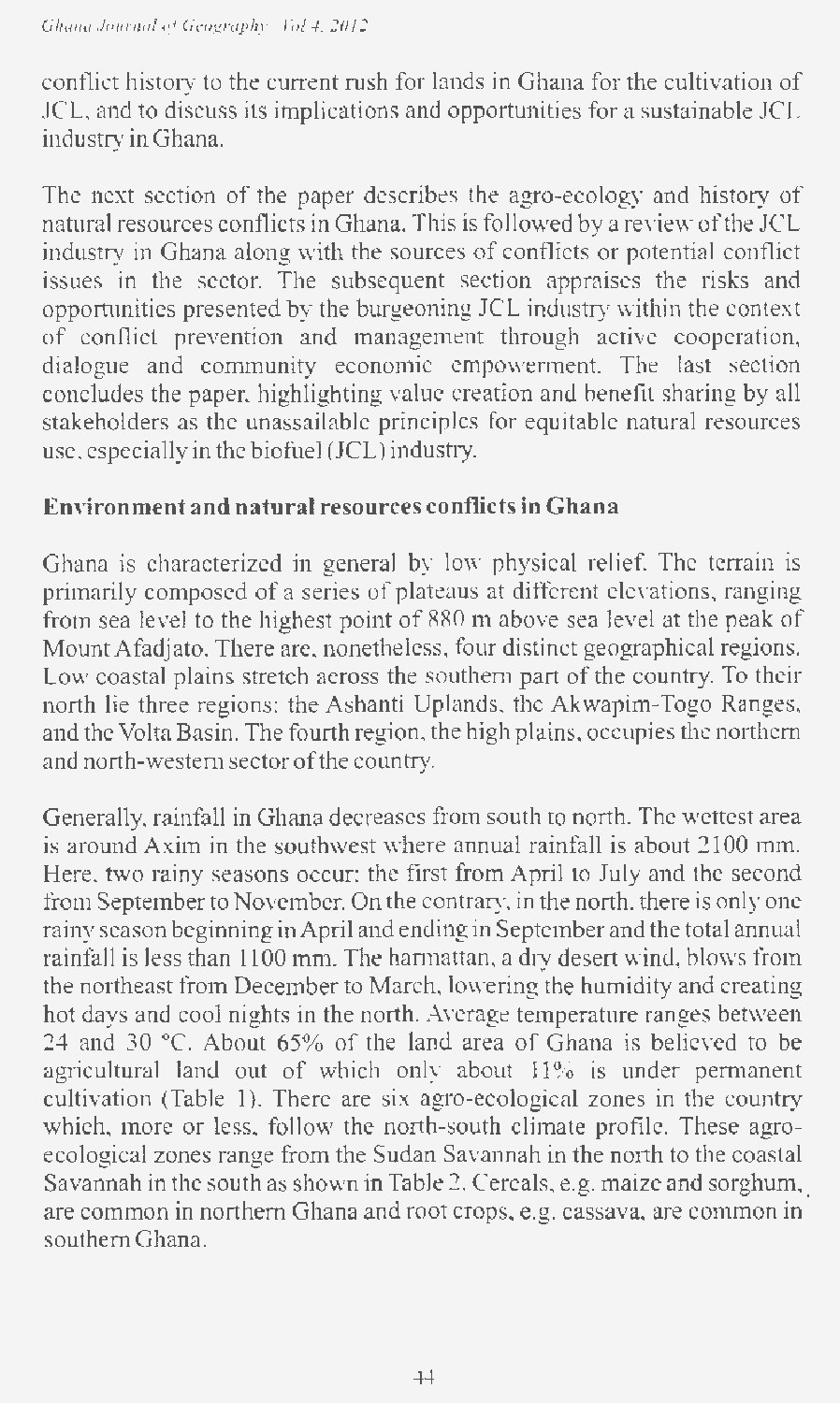| Table 1. Landuse characteristics of Ghana (World Bank, 2010) |         |  |  |
|--------------------------------------------------------------|---------|--|--|
| characteristic<br>Proportion                                 |         |  |  |
| Surface area (sq. km) in Ghana                               | 238540  |  |  |
| Agricultural land (sq. km) in Ghana                          | 148500  |  |  |
| Agricultural land (% of land area) in Ghana                  | 65.3    |  |  |
| Permanent cropland (% of land area) in Ghana                 | 10.6    |  |  |
| Arable land (hectares per person) in Ghana                   | 0.2     |  |  |
| Arable land (hectares) in Ghana                              | 4100000 |  |  |
| 18.0<br>Arable land (% of land area) in Ghana                |         |  |  |
| 23.2<br>Forest area (% of land area) in Ghana                |         |  |  |
| 52862<br>Forest area (sq. km) in Ghana                       |         |  |  |

# Table 2: Agro-ecological zones of Ghana and the associated dominant crops (Dazé, 2007).

| Zone                    | Rainfall<br>(mm) | Proportion<br>of land<br>area $(\% )$ | Length of<br>growing<br>season (days) | Dominant<br>land use<br>system                 | <b>Main food</b><br>crops    |
|-------------------------|------------------|---------------------------------------|---------------------------------------|------------------------------------------------|------------------------------|
| Sudan<br>Savannah       | 1000             |                                       | 150-160                               | Annual Food<br>crops                           | Millet,<br>sorghum,<br>maize |
| Guinea<br>Savannah      | 1100             | 63                                    | 180-200                               | Annual food<br>and cash<br>crops,<br>livestock | Sorghum,<br>maize            |
| Transitional<br>Zone    | 1300             | 28                                    | varied                                | Annual food<br>and cash<br>crops               | Maize, roots,<br>plantain    |
| Deciduous<br>Forest     | 1500             | 3                                     | Major: 150-<br>160, minor 90          | Forest,<br>plantations                         | Roots, plantain              |
| Evergreen<br>rainforest | 2200             | 3                                     | Major: 150-160,<br>minor 100          | Forest,<br>plantations                         | Roots, plantain              |
| Coastal<br>Savannah     | 800              | $\overline{2}$                        | Major: 100-110,<br>minor:50           | Annual food<br>crops                           | Roots, maize                 |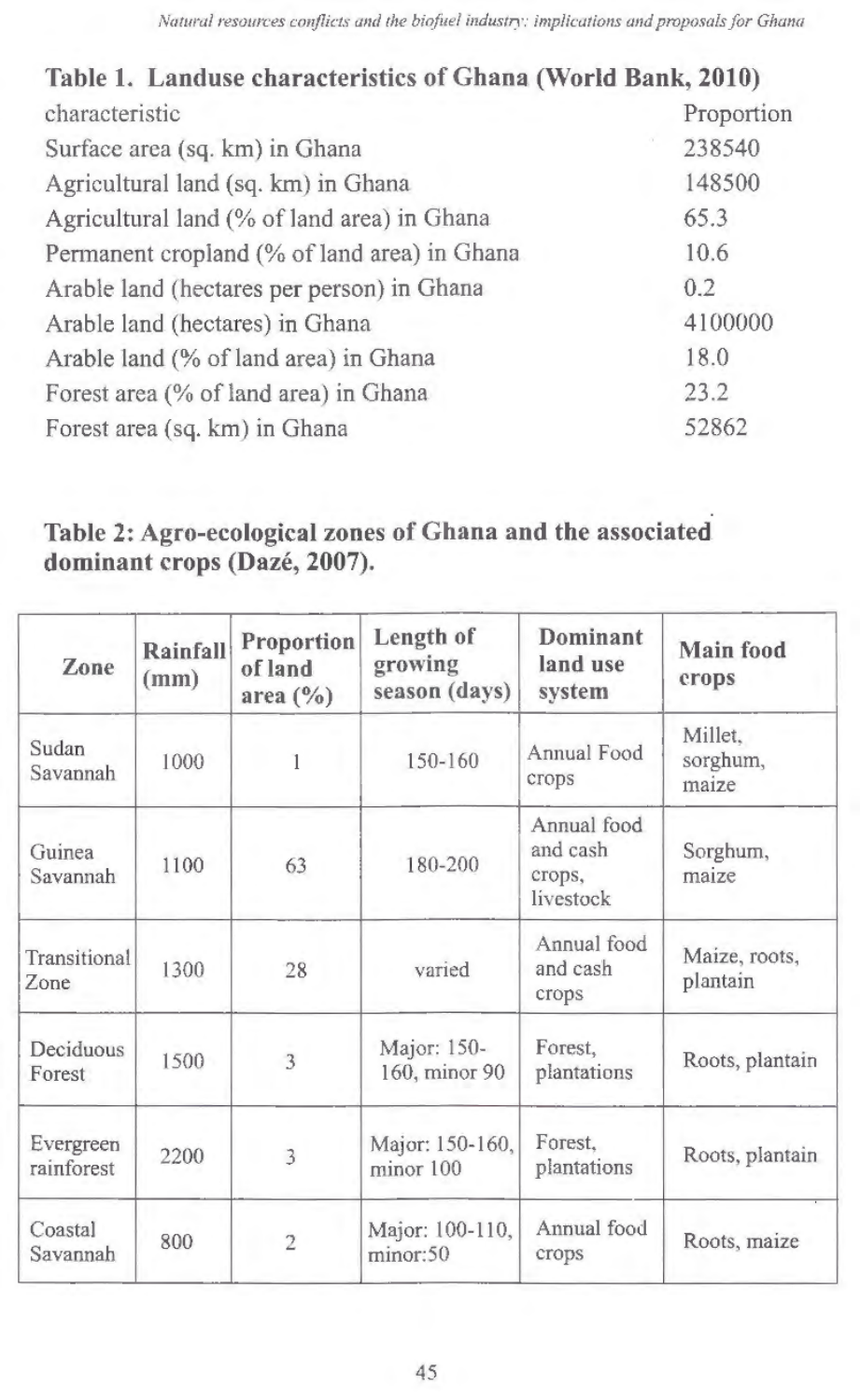The history of natural resources use conflicts in Ghana has important implications for understanding current resource ecology and the social and political relationships within it. The coping strategies to emerging conflicts are often based on this history or experience of the people. In the pre-colonial era, natural resources management in Ghana was through local traditions, with the chief or clan head at the pinnacle of decision making. There was relative harmony in this approach because of resource abundance and low population densities. The early history of formal natural resources policy in most countries in Africa has been deeply influenced by the history of colonialism (Wardell, 2005). In Ghana and other British colonies, governments expropriated and gazetted various natural resources to ensure a continued supply of resources to support British industries with little or no acknowledgement of local arrangements (McGregor, 1991; Wardell, 2005). Land, forest and minerals were sectors most affected by colonial interests. The long history of exclusion and expropriation resulted in the alienation of people from their rights to, and responsibilities for natural resources. Large tracts of land were compulsorily acquired by the state or designated for various land uses against the will of the people. Most land related conflicts therefore have this historical background.

The control over natural resources was also a main part of the independence struggles. For example, the Aborigines' Rights Protection Society was formed by traditional leaders and the educated elite to protest the Crown Lands Bill of 1896 and the Lands Bill of 1897 that threatened traditional land tenure, and later became the main political organisation that led organised and sustained opposition against the Colonial Government (Nti, 2002). After independence, there was a transfer of all state properties vested in the Governor General to the President. The national elections after independence had natural resources undertones and threatened to divide the country. After accusing a rival political party of receiving revenue from chiefs with rich land areas, the government of the Convention People's Party (CPP) enacted the Ashanti Stool Land Act and the Akim Abuakwa (Stool Revenue) Act in 1958 to manage the Ashanti and Akyem lands. By this arrangement, the legal interest in the Ashanti and Akyem lands went to the government whilst the beneficiary interest went to the community. In practice, however, the government had become the absolute landlord and had all the management powers, including the collection and distribution of revenue to the exclusion of all others. The vesting powers were subsequently extended to cover the rest of the country by the Stool Lands Act 30 of 1959, the Stool Lands Act 27 of 1960 and the Administration of Lands Act 123 of 1962 (Kasanga & Kotey, 2001). Although protests were often made by farmers to the District Commissioner, political pressure was used to let farmers abandon the fight to regain their land. After the CPP government was overthrown the Lands Commission was created to curb the excessive abuse of state power in respect ofland administration.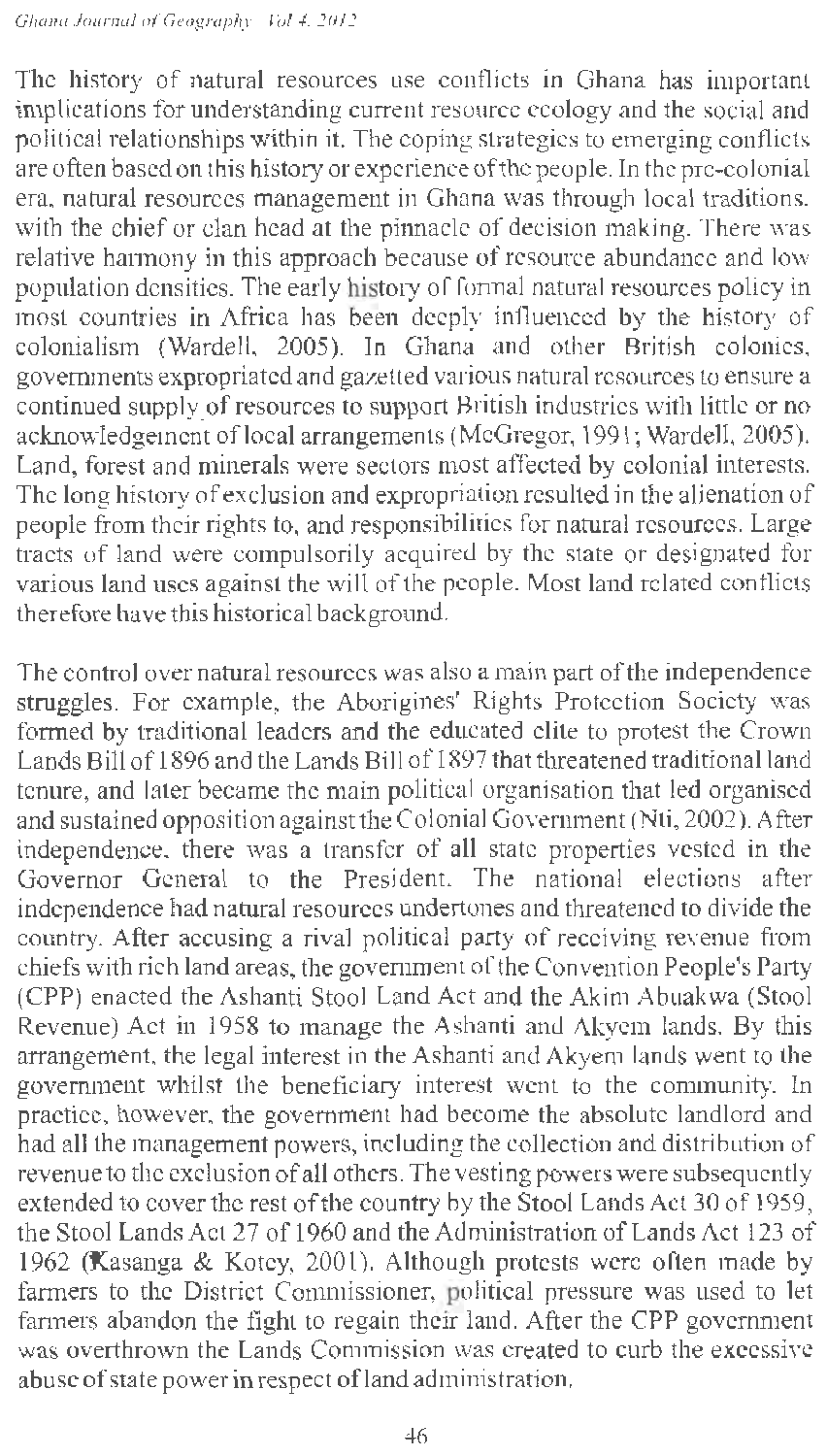Land tenure and related conflicts differ significantly in Northern Ghana from those of Southern Ghana described above. Northern Ghana is that area of present day Ghana which from I 898 was administered by the Colonial Government as the Northern Territories (NT) of the Gold Coast, and whose limits were defined in Her Majesty's Order in Council of 1901. According to post independence demarcations, Northern Ghana refers to that part of Ghana covering the Northern, Upper-East and Upper West Regions. By the turn of the I 9th century, a consensus had emerged among policy makers that the NT were lacking in natural resources and that it was therefore a waste of money to invest in the region. The Colonia I Government therefore urged that expenditure be confined to the smallest amount consistent with the maintenance of British rights there until their value was more fully ascertained (Benning, 1975; Sutton, 1989; Cleveland, 1991).

Although the notion of private and communal land tenure existed and inhabitants usually had clear ideas about their boundaries, whether inhabited or not, the administrators assumed that uninhabited areas in the north had no owners. In 1923, Guggisberg, the then Colonial Governor, empowered the government to acquire any land which it required for public service without any compensation to the owners. This government control ofland reached its peak in the NT when in 1927 all lands in the North were expropriated, having been declared public lands to be controlled by the Governor and administered for use and benefit, direct and indirect, of the natives (Larbi, 1995).

Also, the policy of amalgamation was instituted in the NT to make colonial administration of the vast area easier. Some chiefs were propped up and given special powers to oversee large areas. These 'paramount' chiefs therefore ruled over several ethnic groups which hitherto were independent or paramount according to their customs (Benning, 1975). Long after independence, some of these colonially empowered paramountcies have still maintained jurisdiction over such areas and management functions of land was delegated to and monopolised by the Lands Commission and its regional secretariats. Under the 1979 ( 188) and 1992 (257) Constitutions of Ghana, all northern lands divested by the state were returned to their original owners. Though progressive, the divesting clauses did not embody any safeguards as to the position of formerly encumbered state acquisitions and the identity of the allodial landowners. This has been a source of conflict between landowners and the state and among community members in respect of rival claims to same lands.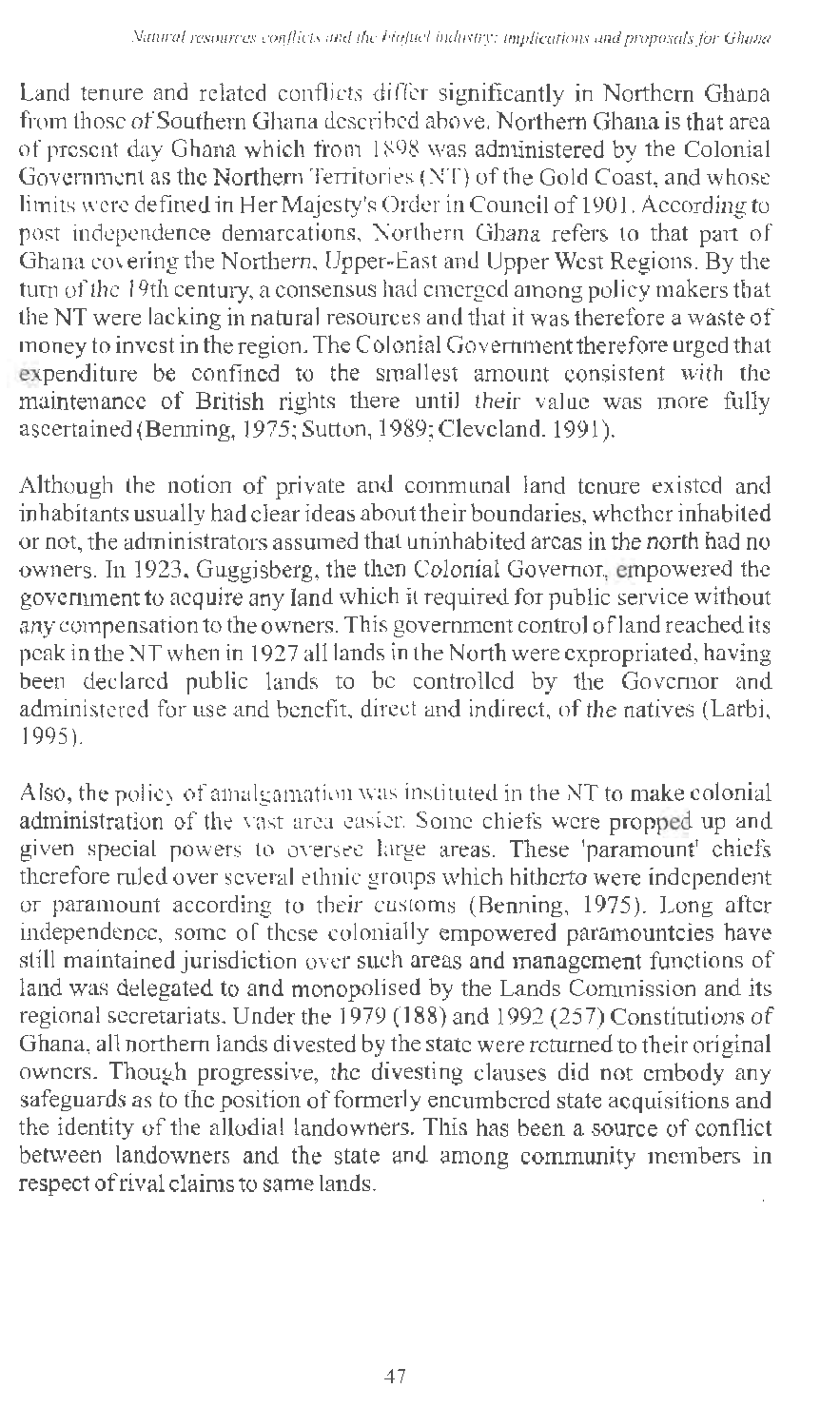#### **Implications of the history of natural resources conflicts on the Jatropha industry in Ghana**

In Ghana, the Jatropha industry has been developed ahead of any policy framework on biofuels. Large tracts of land are being acquired by both local and international investors in the wake of the biofuel craze. It is estimated that a total of 769,000 hectares of agricultural land has been acquired by foreign companies mainly for agrofuels production (Friends of the Earth, 2010; Food Security Ghana, 2010). The predominant conflicts reported thus far are related to land (Ansah, 2009; Browne, 2009; Kolnes, 2009; Lane, 2009; Public Agenda, 2009). Land as a form of capital is a very important resource and manifests itself in all the forms or expressions of capital of the people of Ghana. It is this strong attachment to land that makes it a likely source of conflict in Ghana. The Constitution of Ghana allows the management of land by the stool and landowners. Therefore, these people can lease their land to investors for any purpose in as far as the specific customary arrangements are complied with. However, most of these stools and landowners do not have the capacity to manage or even get the optimum conditions from the lease of their land. Following these concerns, the Civil Society Coalition on Land (CICOL) took up the challenge to persuade the government to accelerate reforms in the land sector. This is because the comrnodification and privatisation of land and the dispossession of farmers and herders is seldom taken into account in the boardrooms of corporations or in high-level meetings with governments (Peters, 2004).

Within the short span of the JCL industry in Ghana, various conflicts and potential conflict issues have been reported or are being envisaged between the different stakeholders (Table 3). The identified stakeholders are as varied as the conflict issues. Current reported conflicts are predominantly between farmers, JCL companies and chiefs. The conflict issues are numerous and diverse and may be one to several at a time in a particular location. In conflict situations, the manifestation of the conflict depends on the actors involved. The main actors in JCL-related conflicts tend to include farmers, JCL companies/workers, landowners, governmental and non-governmental organisations, and the conflicts manifest in different ways (Table 4). For example, whilst the academia may battle with conflicts in academic journals through publications, farmers, land owners and JCLcompanies may go up in arms against each other or end up in the courts over protracted land disputes. There are reported cases of conflict escalation to all the different levels. However, the commonest are various forms of access restriction as in picketing of companies, road blockading/closing (e.g. JCL company premises or fann roads), removal by force, eviction, forced resettlement, displacement, relocation by force, destruction of farms by JCL companies, and invasion by landless farmers.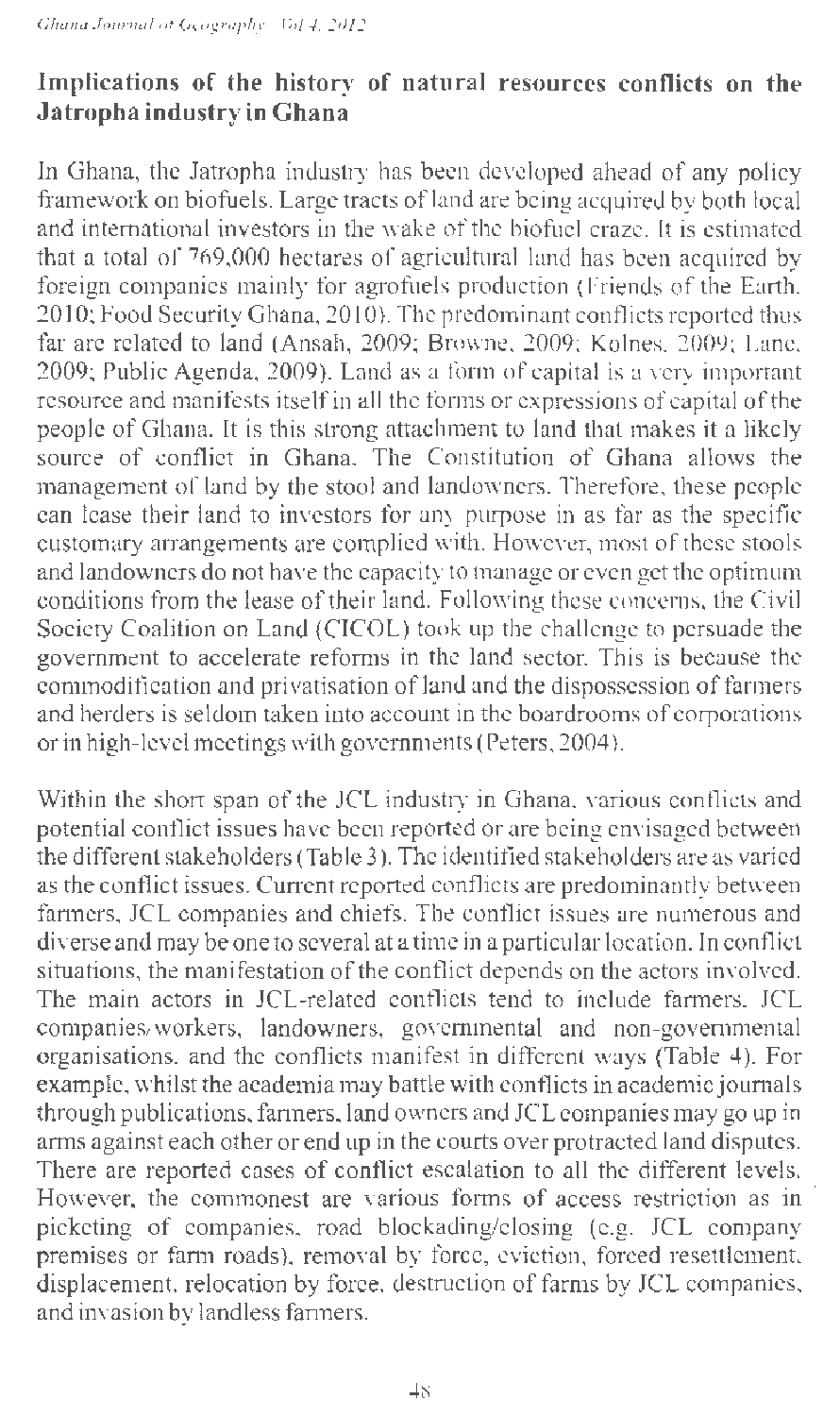| <b>Real or potential</b><br>conflicting parties                 | Conflict issue or nature of the conflict                                                                                                                                                                                                                                                                                                                                                                                                                                                                                                                                                                                                                                                                                                                                                                                                          | Examples reported in the media                                                                                                                                                                                                                                                                                                                                                                                                                                                                                                                                                                                                                                                                                                                                                                                                                                                                                                                                                                                                                       |
|-----------------------------------------------------------------|---------------------------------------------------------------------------------------------------------------------------------------------------------------------------------------------------------------------------------------------------------------------------------------------------------------------------------------------------------------------------------------------------------------------------------------------------------------------------------------------------------------------------------------------------------------------------------------------------------------------------------------------------------------------------------------------------------------------------------------------------------------------------------------------------------------------------------------------------|------------------------------------------------------------------------------------------------------------------------------------------------------------------------------------------------------------------------------------------------------------------------------------------------------------------------------------------------------------------------------------------------------------------------------------------------------------------------------------------------------------------------------------------------------------------------------------------------------------------------------------------------------------------------------------------------------------------------------------------------------------------------------------------------------------------------------------------------------------------------------------------------------------------------------------------------------------------------------------------------------------------------------------------------------|
| Farmers, other<br>community members<br>vrs JCL companies        | low or no compensation to farmers who have been evicted<br>inaccurate or misunderstanding on boundaries<br>۰<br>companies developing roads or pathways or access routes<br>$\bullet$<br>and placing restrictions on use of such facilities. Farmers are<br>likely to lose access routes to their farmlands or other places<br>of interest<br>JCL companies often constructing dams on streams or<br>٠<br>digging waterholes for irrigation. Likely conflicts are access<br>to and use of such water by community members, especially<br>with already existing streams that community members used<br>demands for jobs<br>۰<br>demands for developments<br>$\bullet$<br>unionisation of workers into labour groups and demands for<br>better wages and conditions for workers<br>stealing or illegal entry or trespassing on company property<br>٠ | 1) According to a report by ActionAid Ghana<br>and FoodSPAN in four regions in Ghana,<br>community members in Bredi Camp, Brong<br>Ahafo Region, complain of expropriation of<br>their farmlands for jatropha production<br>without consultation by either the biofuel<br>company or the chief and no compensation<br>was paid. Other complaints included import<br>of labour and high turnover rates. [The<br>Chronicle, March 18, 2010: Massive Jatropha<br>Farming Threatens Food Security.<br>http://allafrica.com/stories/201003180794.ht<br>ml]<br>2) The people of Kpachaa, a village in<br>Northern Ghana, are losing land to BioFuel<br>Africa (Norway). Among their concerns is<br>that the company has failed to deliver on<br>promises of good, well-paid all-year-round<br>jobs for villages, improved infrastructure, and<br>assistance to modernise farming and increase<br>productivity. (Daily Graphic, November 2,<br>2010: Land grab at Kpachaa - one more bad<br>example from Ghana.<br>http://farmlandgrab.org/post/view/16917) |
| NGOs/civil society<br>organisations and<br><b>JCL</b> companies | Several NGOs and civil society organisations have taken interest<br>in Jatropha cultivation in Ghana. Issues of contention include:<br>scale or size of land being acquired at various communities;<br>compensation and mode of negotiation and acquisition of<br>land:<br>social responsibility agreements and the capacity of<br>٠<br>community members alone to negotiate fair agreements<br>claims on usefulness of Jatropha to communities and local<br>economy<br>effects of Jatropha cultivation on food security<br>health effects and effects on soil fertility and other crops                                                                                                                                                                                                                                                          |                                                                                                                                                                                                                                                                                                                                                                                                                                                                                                                                                                                                                                                                                                                                                                                                                                                                                                                                                                                                                                                      |

Table 3. Stakeholders and the conflict issues in relation to the JCL industry in Ghana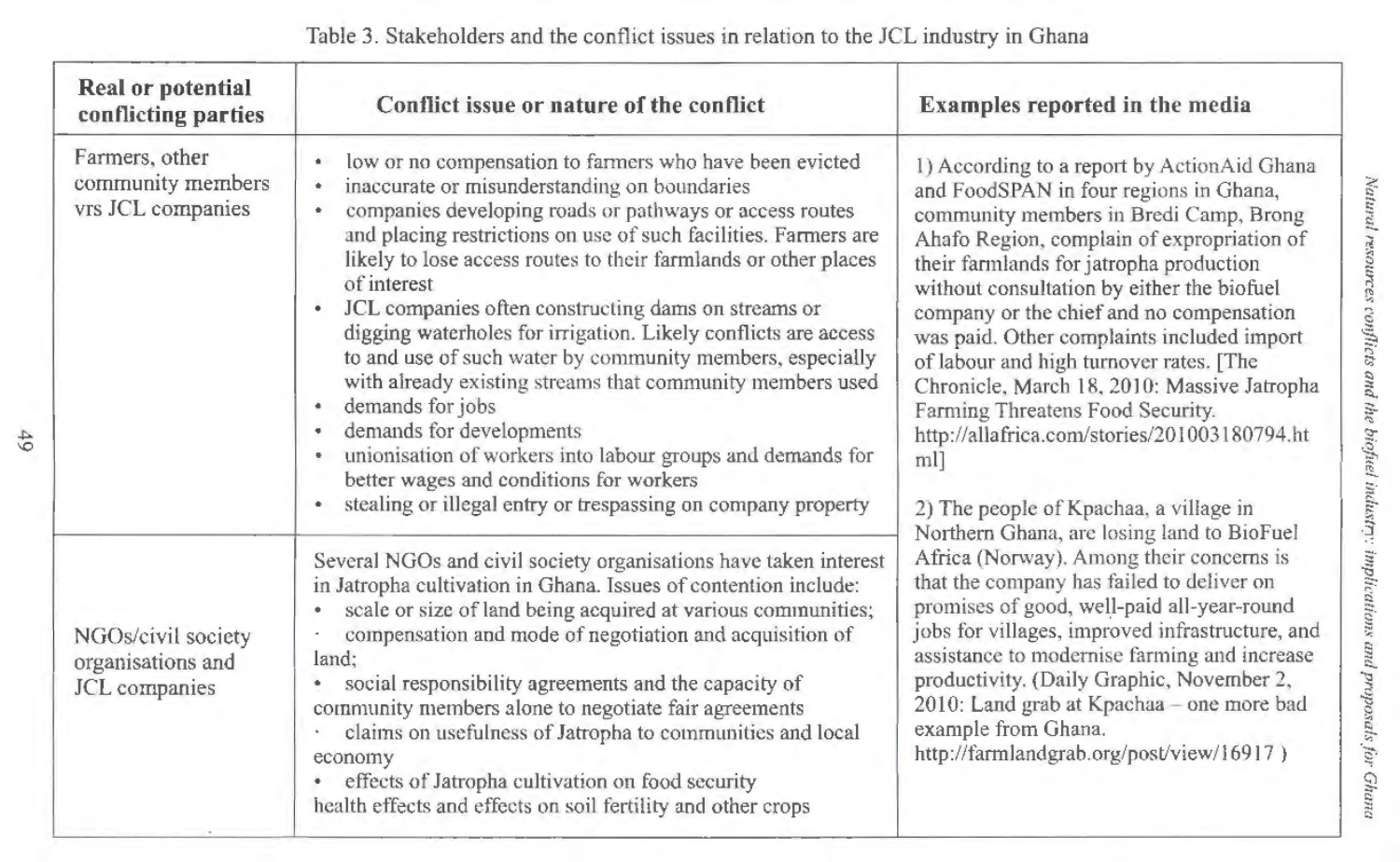| <b>Real or potential</b><br>conflicting parties       | Conflict issue or nature of the conflict                                                                                                                                                                                                                                                                                                                                                                                                                                                                                         | Examples reported in the media                                                                                                                                                                                                                                                                                                                                                                                                                                                                                                                                                                                                                                                                                                                                        |
|-------------------------------------------------------|----------------------------------------------------------------------------------------------------------------------------------------------------------------------------------------------------------------------------------------------------------------------------------------------------------------------------------------------------------------------------------------------------------------------------------------------------------------------------------------------------------------------------------|-----------------------------------------------------------------------------------------------------------------------------------------------------------------------------------------------------------------------------------------------------------------------------------------------------------------------------------------------------------------------------------------------------------------------------------------------------------------------------------------------------------------------------------------------------------------------------------------------------------------------------------------------------------------------------------------------------------------------------------------------------------------------|
| NGOs/civil society<br>organisations and<br>landowners | The system of customary land ownership gives room for land<br>owners or custodians e.g. chiefs to negotiate directly with<br>investors and to influence land use. Possible issues of contention<br>are:<br>types, timing and quantum of compensation payments<br>$\bullet$<br>capacity and mode of negotiation by landowners and chiefs<br>terms and duration of the lease/sale<br>$\bullet$<br>social responsibility agreements<br>٠<br>distribution or use of proceeds from lease or sale of land                              | 3) This publication describes the different<br>protests and controversies on Jatropha.<br>Examples from different communities,<br>companies and civil society organisations are<br>provided (Jatropha biofuel push in Ghana runs<br>up against protests curled from<br>http://www.trust.org/alertnet/news/jatropha-<br>biofuel-push-in-ghana-runs-up-against-<br>protests. Last accessed 3rd October, 2011)                                                                                                                                                                                                                                                                                                                                                           |
| Landowners and<br>farmers/youth groups                | loss of farmlands or other communal lands<br>٠<br>information flow and mode of execution of compensation<br>٠<br>payments<br>non-involvement and distrust in the capacity and mode of<br>$\bullet$<br>negotiation by landowners and chiefs<br>lack of information on terms and duration of the lease<br>lack of information on the existence or details of social<br>responsibility agreements<br>lack of information on amount of money received, acreage sold<br>or distribution or use of proceeds from lease or sale of land | 4) This report describes the state of the<br>Jatropha industry in 12 communities in Ghana.<br>There is a general feeling of dissatisfaction<br>among community members about the<br>operations of the companies. (Ghana: Massive<br>Jatropha Farming Threatens Food Security, 18<br>March 2010 at<br>http://allafrica.com/stories/201003180794.html<br>. Last accessed 3rd October, 2011)<br>5) This publication states that foreign<br>investors' lack of familiarity with local<br>customs and systems of land rights stoke<br>tensions with the indigenous population<br>(Jatropha in Ghana: right or wrong? September<br>12,2010<br>http://www.hurriyetdailynews.com/n.php?n=ja<br>tropha-in-ghana-right-or-wrong-2010-09-12.<br>Last accessed 3rd October, 2011) |
| Between government<br>agencies/organisations          | The Ministries of Agriculture, Energy, Lands and Natural<br>Resources etc. all have interests in the Jatropha industry.<br>Possible conflicts may arise from each ones' quest for absolute or<br>supreme jurisdiction over JCL companies.                                                                                                                                                                                                                                                                                        |                                                                                                                                                                                                                                                                                                                                                                                                                                                                                                                                                                                                                                                                                                                                                                       |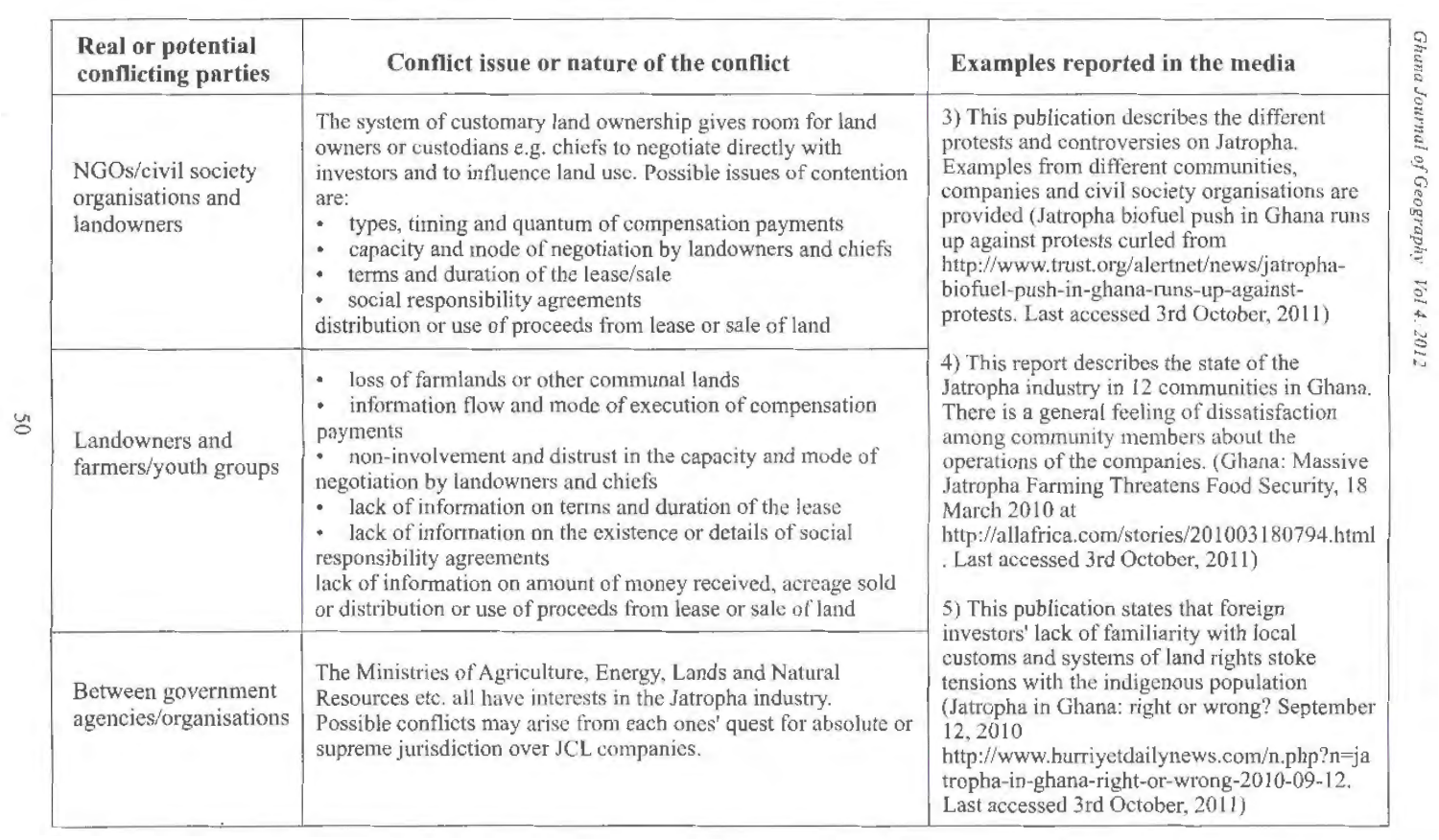| Real or potential<br>conflicting parties   | Conflict issue or nature of the conflict                                                                                                                                                                                                                                                                                                                                                                                                                                                        | <b>Examples reported in the media</b>                                                                                                                                                                                                                                                                                                             |  |
|--------------------------------------------|-------------------------------------------------------------------------------------------------------------------------------------------------------------------------------------------------------------------------------------------------------------------------------------------------------------------------------------------------------------------------------------------------------------------------------------------------------------------------------------------------|---------------------------------------------------------------------------------------------------------------------------------------------------------------------------------------------------------------------------------------------------------------------------------------------------------------------------------------------------|--|
| Between farmers<br>or community<br>members | Large tracts of land are being acquired for Jatropha plantations.<br>Also if prices are good, farmers will expand their farm lands or<br>convert from existing crops to Jatropha cultivation. Possible<br>conflicts will be over:<br>reduced land area per person or landlessness of younger new<br>farmers:<br>· pilfering of other farmers food crops because of food<br>shortages;<br>social unrest due to sudden immigration of people into<br>communities and threats to the local culture | 6) It is also reported that most deals between<br>the companies and landowners are not<br>transparent. Foreign companies also use<br>Ghanaians as front persons in the land<br>acquisition to overcome some of the clauses in<br>the land laws of Ghana (Land grab: owners<br>have plenty needs, little capacity. Daily<br>Graphic, 18 June 2011) |  |
| Between JCL<br>companies                   | If farmers or independent producers go into Jatropha cultivation,<br>possible conflicts will be in:<br>setting prices of products from independent producers<br>land acquisition and boundaries especially in contiguous<br>areas<br>stealing of technologies<br>varying quality standards and problems of agreeing with<br>common standards<br>wages to be paid workers<br>cross mobility of staff and leakage of company secrets                                                              |                                                                                                                                                                                                                                                                                                                                                   |  |

┙

 $\frac{1}{\alpha}$  $\mathcal{H}$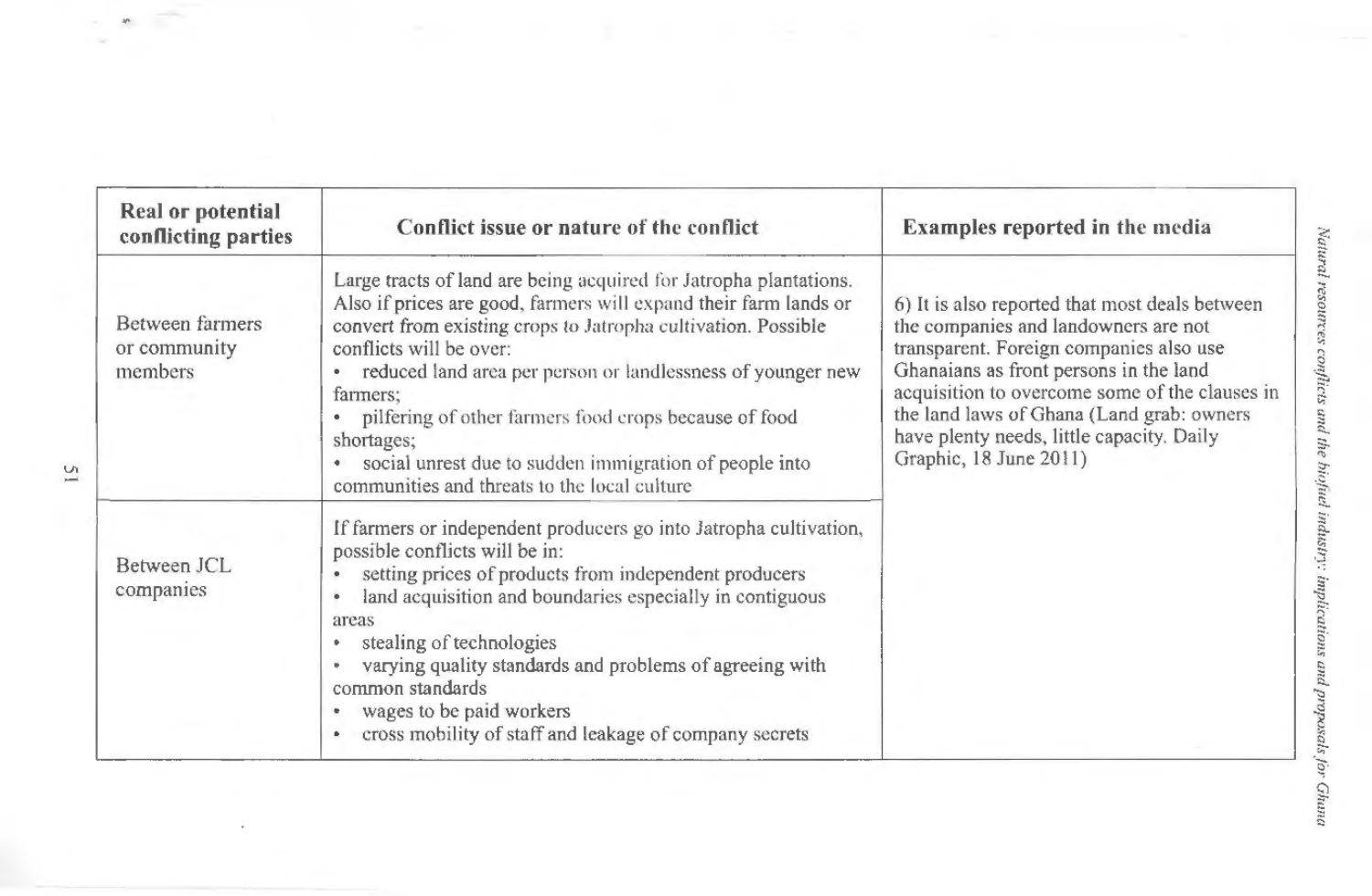Table 4. Potential forms or trajectory of escalation and manifestation of biofuel related conflicts

| <b>Stage</b>                                   | <b>Manifestation</b>                                                                                                                                                                                         |
|------------------------------------------------|--------------------------------------------------------------------------------------------------------------------------------------------------------------------------------------------------------------|
| 1. Feeling of anxiety                          | complaints, rumours, anger, discontent, disagreement over decisions/issues                                                                                                                                   |
| 2. Debate and critique                         | Open debates, verbal clashes, accusations, quarrels                                                                                                                                                          |
| 3. Protest and campaigning                     | Demonstration and protests by local groups, environmental groups, media campaign, letter-writing<br>campaigns, protests against a particular plan                                                            |
| 4. Access restriction                          | Picketing of companies, road blockading/closing e.g. JCL company premises or farm roads, removal<br>by force, eviction, forced resettlement, displacement, relocation by force, invasion by landless farmers |
| 5. Arbitration by chiefs,<br>assemblymen       | Complainants bring case before chiefs for arbitration                                                                                                                                                        |
| 6. Court                                       | Case is brought before the district magistrate courts and may end up in the higher courts                                                                                                                    |
| 7. Intimidation and<br>physical exchange       | Threat, death threats, intimidating, confiscation of machinery, killing, injury, shooting, ambushing,<br>violence clashes, bandit attack, police arrests, use of soldiers                                    |
| 8. Nationalization and<br>internationalization | Protest in national and international media (e.g. newspapers, magazine, video)<br>and via social networks such as facebook                                                                                   |

Source: Yasmi, 2007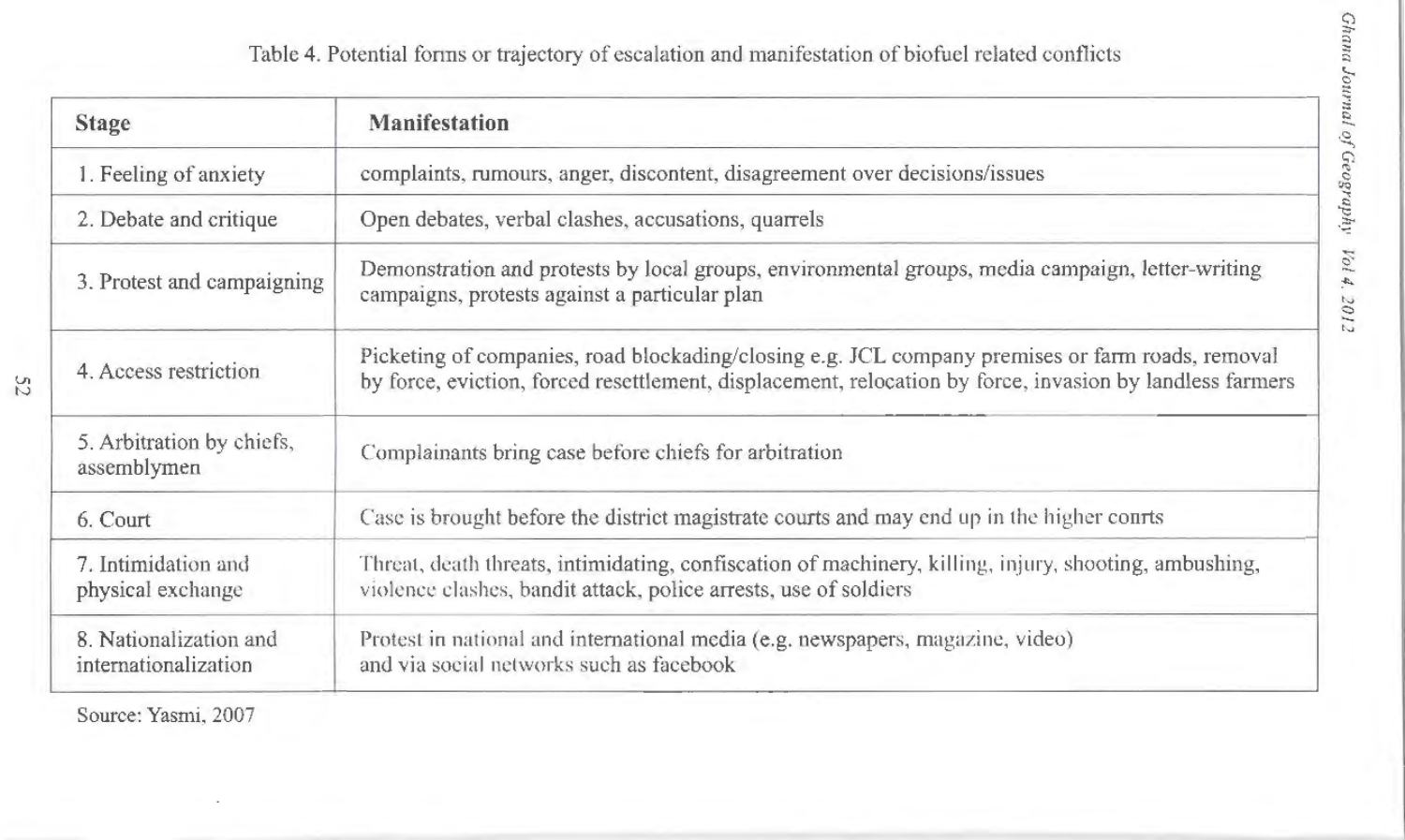# **Jatropha production: risks and opportunities**

### *Potential risks and likely implications*

The land use change resulting from a possible change to or increase of biofuels is one of the biggest challenges or potential conflicts associated with JCL cultivation (Planning Commission of Government of India, 2003; International Energy Agency, 2004; Lapola et al., 2009). Due to similar ecophysiological and climatic requirements of both JCL and food crops, potentially high JCL productivity will go hand in hand with high food crop productivity. Thus JCL plantations in high productivity sites may have the undesirable effect of displacing or replacing food crops (Ariza-Montobbio et al., 2010). According to the International Energy Agency (2004), a 10% substitution of petrol and diesel fuel would require about 40% and 38% of current cropland area in the United States and Europe respectively. Another report by Westcott (2007) presents a rather dire situation that, devoting all com and soybean acreage in the US to ethanol and biodiesel production would offset only 12 and 6% of gasoline and diesel consumption for transportation fuel respectively. Use of so much land to meet a relatively small share of transportation fuel demand is improbable if not unreasonable.

Another area of conflict is the perception of pro-biofuel companies and governments that wastelands will be used for the cultivation of JCL (Planning Commission of Government of India, 2003). Even the very concept of wasteland has been a source of conflict in some parts of the world (Ariza-Montobbio et al., 2010). Wasteland has very different connotations depending upon whether one is thinking in fiscal, social, or agro-ecological terms. The economic connotation originated during the colonial period, when the term was applied to all land that did not generate revenue for the British government. Whilst the economic connotation may be technically dealt with, culturally, there is no wasteland in many parts of the world (JA & UNAC, 2009; Simply Green, 2009). In Ghana, the Environmental Protection Agency mandates that land not suitable for food crops be used for JCL. However, this requirement has not been adhered to. Jatropha might indeed grow on marginal or wasteland, but it is not clear that seed quality and yields would be sufficiently high, or that available plots would be sufficiently large, to make growing economic. If Jatropha is planted on slightly better land, it does better and begins to compete with other cash crops, such. as maize, sugarcane, and coffee for the land resource (Weyerhaeuser, et al 2007). Investors know this and are interested in high yields and have usually gone for fertile agricultural lands.

Another land use concern is the potential impacts on soils and local biodiversity. JCL being an exotic species in most actual growing areas, the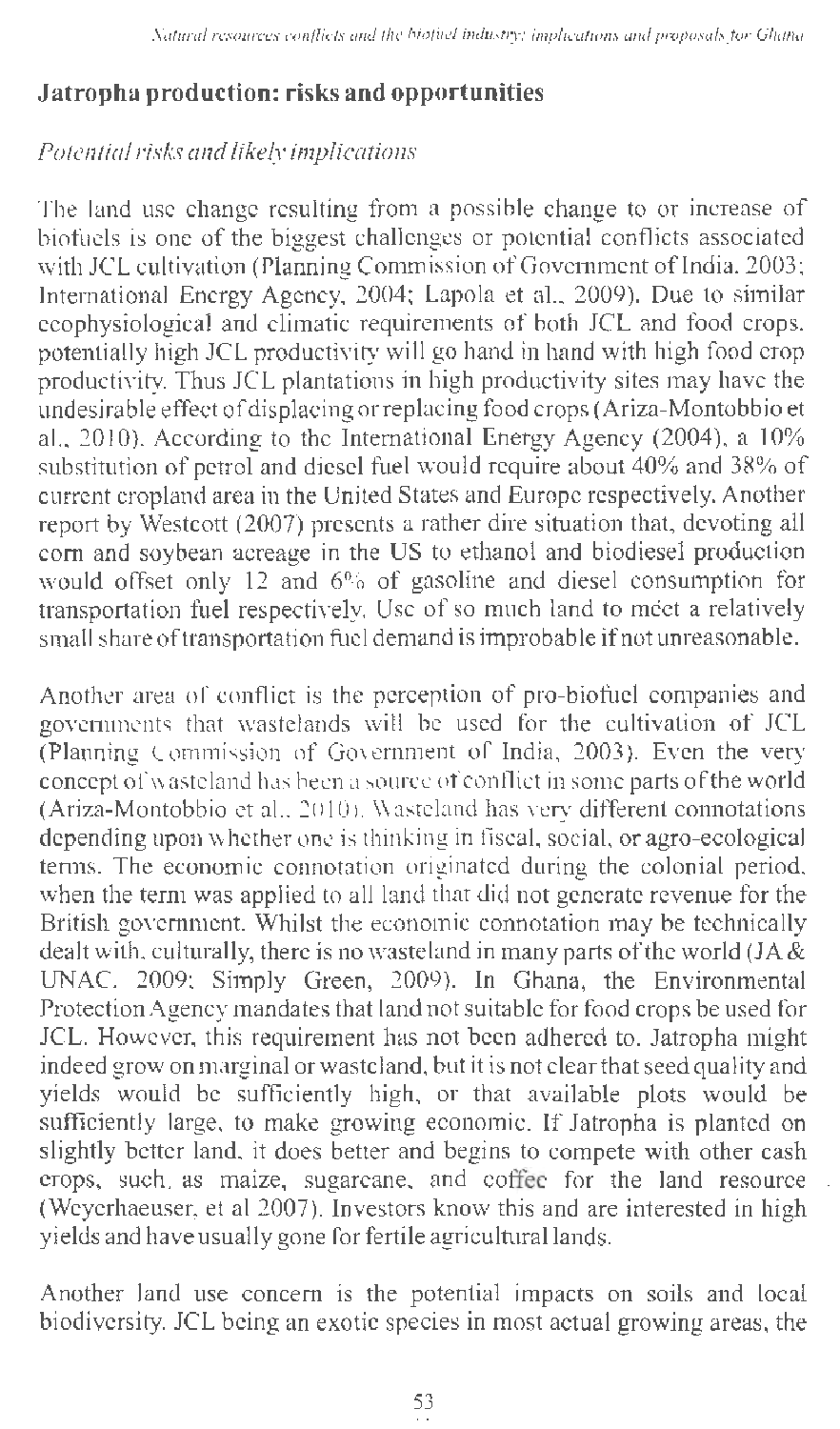impact of land use change on biodiversity is expected to be negative, although this will largely depend on the mix ofland use which is replaced by JCL and on how JCL is cultivated (Impact will be especially negative when (semi-)natural systems such as dryland forests are cleared. Also, the allelopathic effects of JCL on native vegetation, if it so exists, is not quantified. No information is available on nutrient cycles and the impact on soil biological life (Achten et al., 2008). Very little is known about acidification, eutrophication and other unmentioned impact categories of the JCL production cycle. The impact of JCL cultivation on biodiversity will also heavily depend on the applied cultivation system and intensity. Heavy machinery and high fertilizer application are expected to be the main drivers towards a negative impact, but this is not yet investigated.

The use of the inedible oil as domestic fuel and pressed cake as soil fertiliser. micro-finance schemes and the provision of small-scale farmers with alternative income has been very much publicised (New Agriculturist, 2007: Green Grants, 2009). In contrast to the above, Ariza-Montobbio et al. (2010) argue that despite JCL being presented as a 'pro-poor' crop, the results show a bias towards big farmers. Under the existing JCL farming regimes, the byproducts are kept under private companies' control in industrial centres, and the oil extraction is highly centralised. Therefore, while small-scale JCL production may be a sustainable solution for rural communities, it is the large-scale corporate production that threatens to upset the delicate balance farmers face in providing both income and food by adopting JCL (Green Grants, 2009). Therefore, for the large oil companies, building or buying biodiesel from a few 100,000 ton refineries is not likely to make economic sense. Similarly, a model where scattered small-scale JCL producers each produce a few tons of JCL seeds on scattered marginal land is not likely to be financially feasible for downstream processors (Weyerhaeuser et al., 2007).

The increased cultivation of JCL as biofuel feedstock can displace other food crops and increase global prices of these crops. This may result in the clearing of wilderness, forest and grassland in order to grow these displaced and increasingly profitable crops (International Risk Governance Council, 2008). The diversion of edible crops from food markets to bioenergy production has already resulted in increased competition for agricultural land and led to concerns about impacts on food prices. In a study in India by Harrison et al. (2009), contrary to common claims that JCL does not displace or replace food crops, households were previously cultivating food crops in the plot in which they began JCL cultivation. Furthermore, in half the sample, the JCL plot covered more than  $50^{\circ}$  of the total landholding of the household, making a major dent in the previous food production of the household. Thus, if not properly managed globally, additional expansion of the use of agricultural crops for bioenergy could further worsen global food security, which is already at risk due to population and consumption growth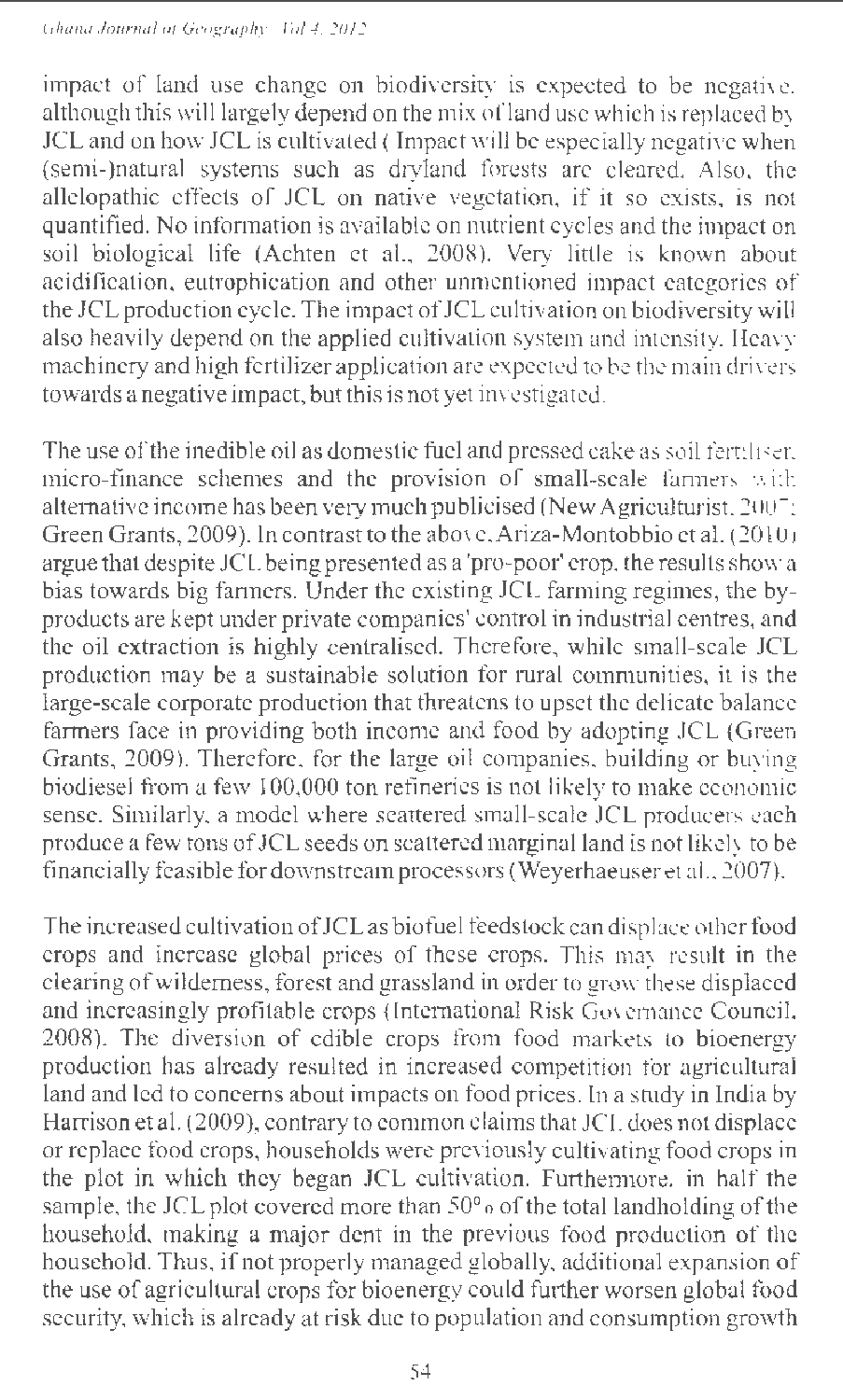*Natural resources conflicts and the biofuel industry: implications and proposals.for Ghana* 

requiring more food and more energy (Pimentel et al., 2007; Gerbens-Leenes et al., 2009).

JCL seeds and oils are toxic and the implications to human health and work environment are being questioned. The fruits contain irritants affecting pickers and manual dehullers. Accidental intake of seeds and/or oil can cause severe digestion problems. Whilst Horiuchi et al. ( 1987) and Hirota et al ( 1988) suggest that JCL oils promote skin tumours, Lin et al. (2003) and Luo et al. (2006) showed that the oil rather has anti-tumour effects. Therefore, for safety reasons, intercropping edible crops with JCL is considered risky. Also, the use of the seed cake as fertilizer in edible crop production raises bio-safety questions. Gressel (2008) warns that there is a serious lack of information about the effects of burning JCL oil in closed quarters, which is an important human health issue as the oil is proposed as a cooking fuel as well as a feedstock for bio-diesel production. The call is also made for precaution in the use of accessions with high initial phorbol ester content since available extraction procedures for the removal of the phorbol esters are insufficient to bring those accessions to acceptable toxicological levels.

A successful JCL industry will involve building institutions that facilitate the relationship between the smallholder farmers upstream and the oil and biodiesel processing industries downstream (Weyerhaeuser et al., 2007). Apart from the economic contractual arrangements, for most communities, it is a form of social and cultural contract because of the changes that take place in their way of life. In a research conducted by Ariza-Montobbio  $\&$ Lele (2010), the failure of JCL to perform anywhere close to the hype and expectations raised by government agencies and private companies is already a source of conflict. Furthermore, companies have now abandoned the buyback contracts they had signed with the JCL farmers. This has also affected social relationships. For example much greater conflict ensued between farmers and local promoters of JCL who were scorned by the adopters as responsible for the loss in livelihoods.

To be a viable substitute for fossil fuel, an alternative fuel should not only have superior environmental benefits over the fossil fuel it displaces, be economically competitive with it, and be producible in sufficient quantities to make a meaningful impact on energy demands, but it should also provide a net energy gain over the energy sources used to produce it (Hill et al., 2006). The two main biofuel options presently considered are ethanol (from . fermentation of carbohydrates) as a substitute to gasoline, and vegetable oils (biodiesel) to replace diesel fuel. Besides the uncertain reduction of emissions, there are concerns about the extent of land necessary to cultivate these crops in order to produce a significant substitution of fossil fuels (Lapola et al., 2009). Also, policies need to be clear and protect various interest groups. In various places, the industry has never taken off because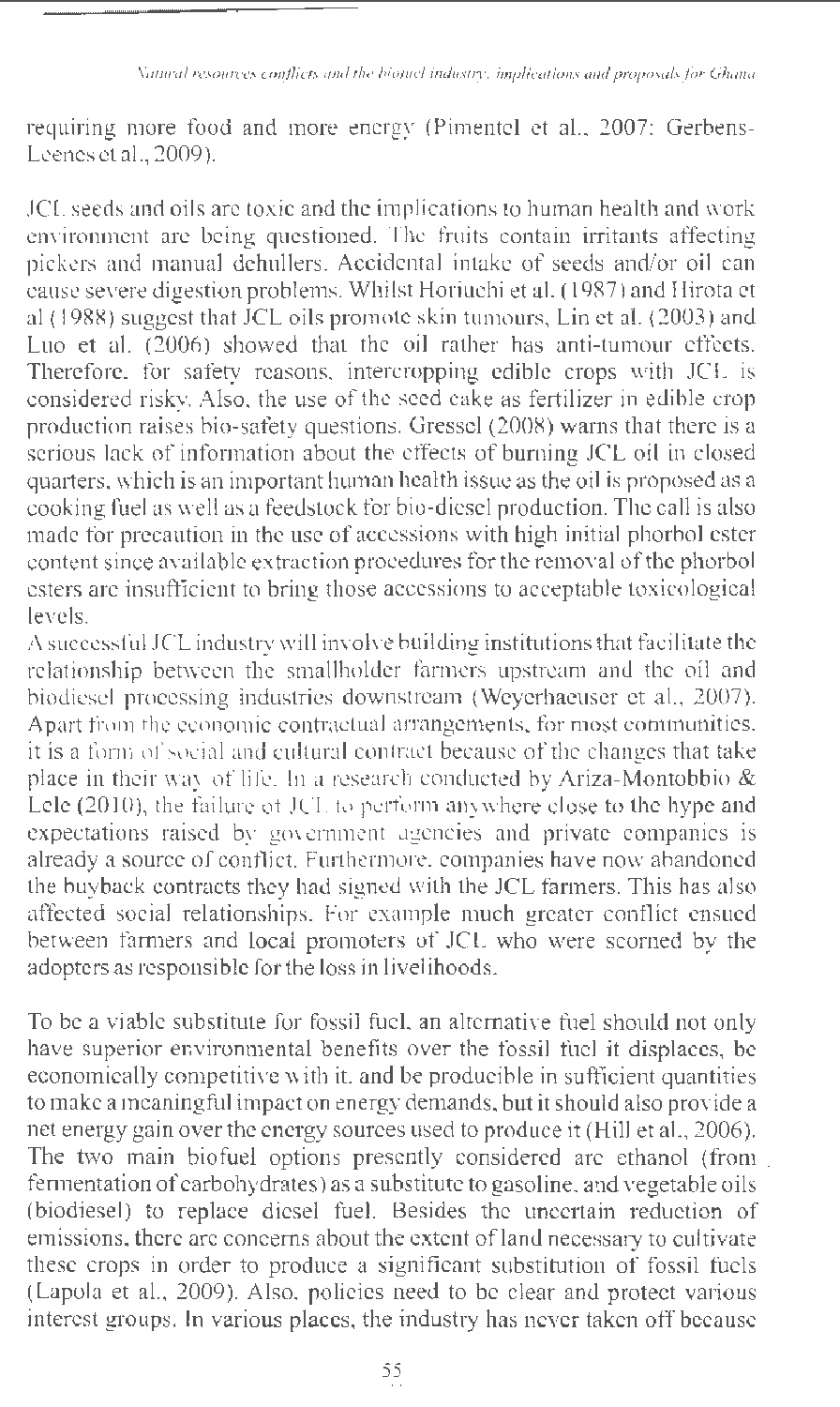upstream, smallholder farmers are unwilling to take on the risk of paying for, planting, and maintaining JCL trees unless they have a secure source of demand in 3-5 years when their trees begin to bear seeds. Downstream, refiners are unwilling to make longer-term investments in refining capacity unless they have a secure source of adequate supply, which they will not have for 3-5 years.

A changing climate and a lack of water, compounded by the corporate acquisition of arable land, leave Africa's subsistence farmers in a tenuous position. These issues have to be taken into cognisance when drafting national policies. Current or potential future conflicts will arise from these environmental changes. As the various countries move forward in developing their biofuel investment policies, various organisations are advocating for the inclusion of policies that protect rural farmers from displacement, preserve subsistence farming, and find small-scale ways to create economic opportunities around biofuels. Already demands are being made by agricultural associations and environmental groups for the review of land allocation made for JCL cultivation in Kenya and Tanzania. The governments are under pressure to reverse decisions of allocation of fertile lands in prime areas (Green Grants, 2007; Browne, 2009; Simply Green, 2009).

## **Potential opportunities and suggestions**

Despite the above fears and findings in other parts of the world, the JCL industry presents great opportunities in Ghana. Ghana has 65% of the land area being agricultural land with only about 10.6% being permanently cropped (World Bank, 2010). This makes Ghana an opportune place for the JCL industry. However, agriculture employs 60% of Ghana's work force, mainly small landholders and about  $90<sup>6</sup>$  of farm holdings are less than 2 hectares in size (Ministry of Food and Agriculture, 2007). The rural population in Ghana accounts for a majority of the poor and food insecure people in Ghana. They depend on the land for their livelihoods and food security and therefore loss of arable land is likely to have a major negative impact on the rural people. These farmers have limited education and alternative employable skills and thus are very vulnerable to shocks related to agriculture (external or internal; natural or man-made).

As of August 2009, 1,075,000 hectares of land has been acquired for various agricultural investments, mainly in JCL (Schoneveld et al., 2010). The fear is that, these large scale land acquisitions may not necessarily lead to a spillover effect or increased economic activities in other sectors or massive job creation for local communities. The benefits to the local communities will depend on the general economic conditions and how deals are planned,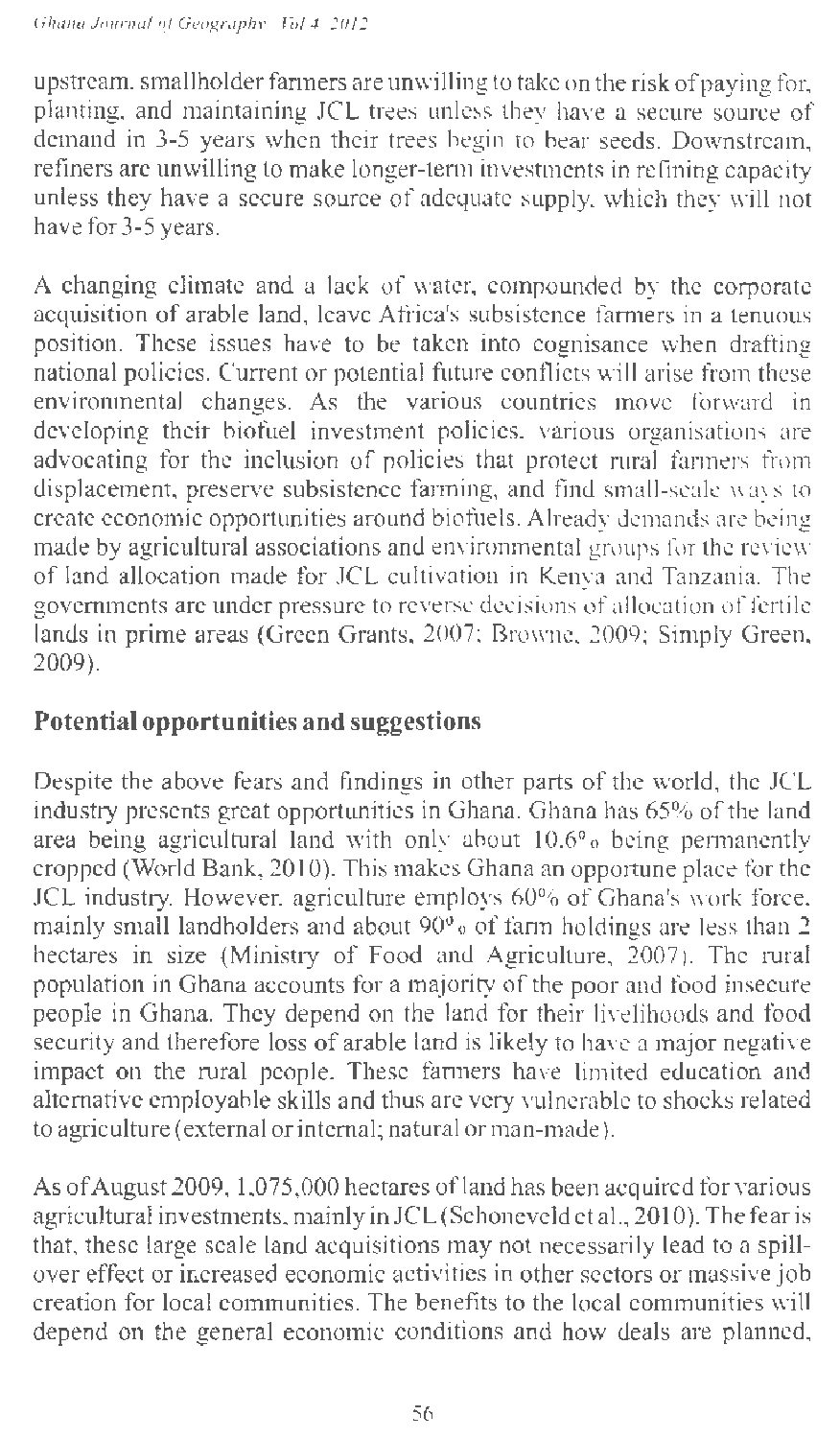designed, implemented and managed. If designed within the context of rural development and "stakeholder" economic empowerment, JCL is likely to produce a win-win outcome for investors and host countries in the long-tenn (von Braun & Meinzen-Dick, 2009; Schoneveld et al., 2010; Cuffaro & Hallam, 2011 ).

In this regard, an issue of overriding importance is the land tenure system in Ghana. The land tenure system in Ghana is complex and flexible and provides ultimate rights of control to chiefs or landowners (not to cultivators) who allocate land through various mechanisms (Kasanga and Kotey, 2001). Many farmers therefore have no rights of control over, or priority for allocation ofland their families have farmed over generations, a situation which affects their ability and incentive to invest in the land in the long-term (Cuffaro & Hallam, 2011). Goldstein and Udry (2008) observed that individuals who hold local social or political office have more improved security of tenure over plots they cultivate than non-office holders. This system of customary land ownership gives room for land owners or custodians (e.g. chiefs) to negotiate directly with investors and to influence land use without prior notice, consent or knowledge of the local people or even the government. This has implications for the quality of contract, social responsibility agreements, rights and access to land by the local communities and land use planning.

Unfortunately, these chiefs or community members (smallholders) sometimes lack not only knowledge about these land investments but also more importantly, the expertise to effectively negotiate favourable terms with such powerful national and international actors, or enforce agreements if the investor breaches the terms of the contract (von Braun and Meinzen-Dick, 2009). The balance in these negotiations is usually tipped in favour of the foreign firm also because of the support from host states or local elites who infiltrate the process. Most land owners view the involvement of CI COL as an opposition to their progress rather than a fight for fair deals for landowners in land negotiations. Communal actions or agitations have, however, been successful in some cases. In Kusawgu in the Northern Region, for instance, such efforts have succeeded in changing a supposed private JCL intended plantation to a community-government mango plantation. According to Mwangi and Markelova (2008), by acting collectively, the poor can stimulate a shift in power relations which in the case of land acquisition can help preserve livelihood options. These efforts can even be more effective when civil society gets involved on behalf of the poor, as was done by CICOL in Kusawgu. Collective action can secure property rights and access to resources, to challenge and overturn existing power structures or even to create space for the poor to participate in policy dialogue.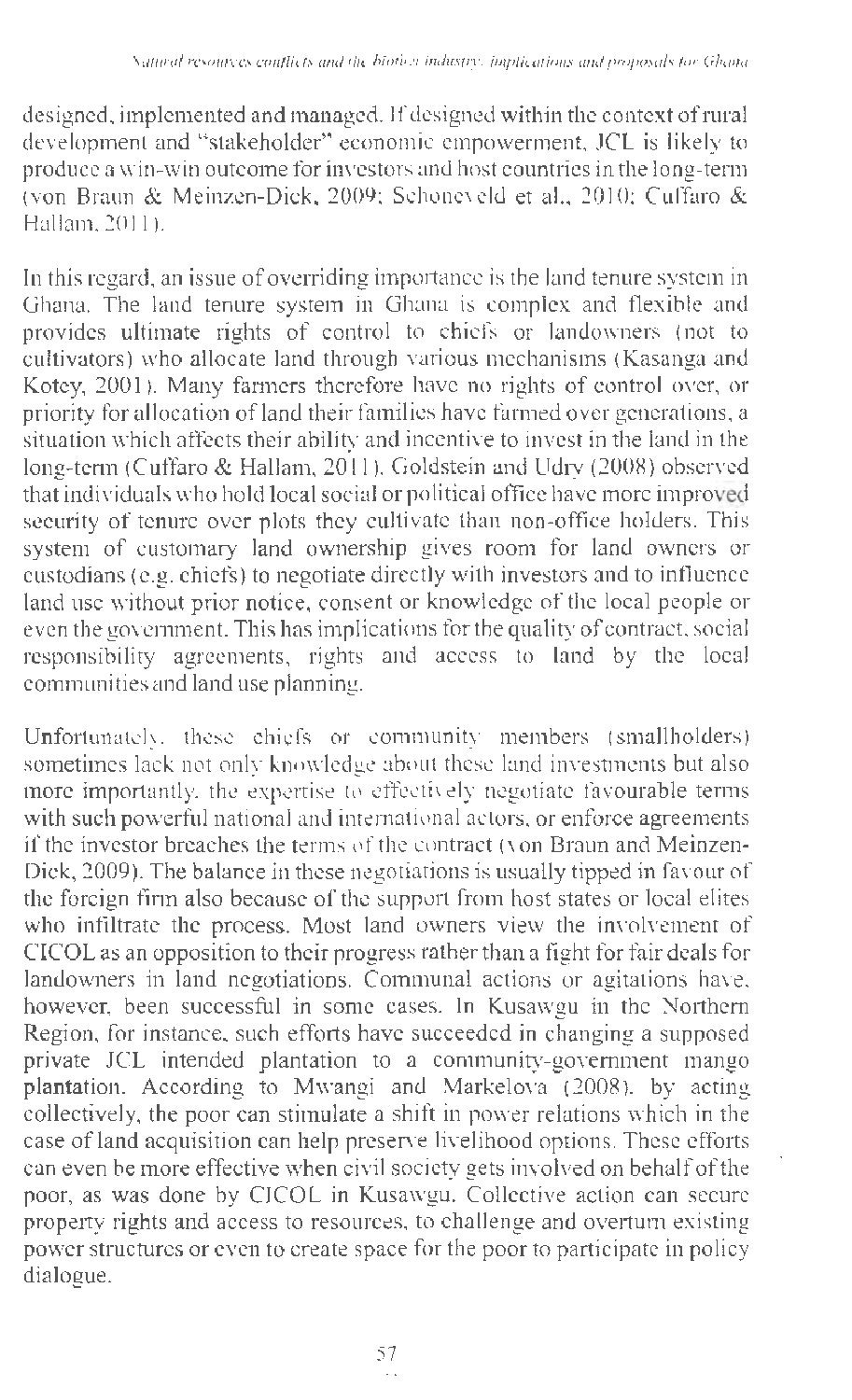*Ghana Journal of Geography Vol 4. 2012* 

In Ghana, there is therefore the need to strengthen farmers' groups and local community groups and put in place structures for their recognition by government agencies. These community based groupings, and civil society organisations must be involved in or consulted in all negotiations and decisions regarding large-scale land acquisition. For the smooth operation of this participatory mechanism, a coordinating body (at district, regional or national levels as appropriate) should be setup to serve as an interface between farmers' groups, local organisations, national stakeholders and investors. The coordinating body should comprise representatives from government agencies (i.e. Ministries of Food and Agriculture, Lands and Natural Resources, Energy, Interior and the Attorney General Department), the Lands Commission, Stool Lands Administration, the Environmental Protection Agency, farmers/ local community groups and civil society, and technical experts when needed, and on an ad-hoc basis chiefs or landowners intending to sell large tracts ofland.

National guidelines should be developed to guide and regulate land contract negotiations - size of land, duration of contracts, local community ownership or share, enforcement of contract, etc. The guidelines should take into consideration the fact that, conversion of land to large-scale farms or plantations operated by foreign labour causes loss of local land rights and generates little employment for local skilled or unskilled labour (von Braun and Meinzen-Dick, 2009). The fact is, the majority of farmers are impoverished in rural areas with small land holdings, are trapped in a cycle of low productivity and poor quality of harvests and face the brunt of continual environmental degradation that limits their output volumes and incomes. Farm investment projects that evict these smallholder farmers and replace them with large-scale ones will not address the underlying issues facing poor farmers but rather aggravate them.

Owing to these challenges of the JCL industry, specific guidance on use of contract farming and out-grower schemes with guaranteed market and prices that involve existing farmers and land users can enable smallholders to benefit directly from foreign investment. Arrangements that allow farmers to work with investors, where investors provide advice on farming practices, providing credits or guaranteeing loans, and helping to secure inputs, would build local capacity, improve quality, and increase yield, productivity and incomes. This approach takes into account the threats posed by large-scale land acquisition to the creation of win-win scenario for both local communities and foreign investors. The guidelines must also include a code of conduct for all stakeholders, particularly, foreign investors, land owners and chiefs. Key elements of the guidelines for land acquisition and operations of JCLcompanies should include the following:

Transparency in negotiations and mandatory disclosure and publication of all processes should be a prerequisite for effective corporate self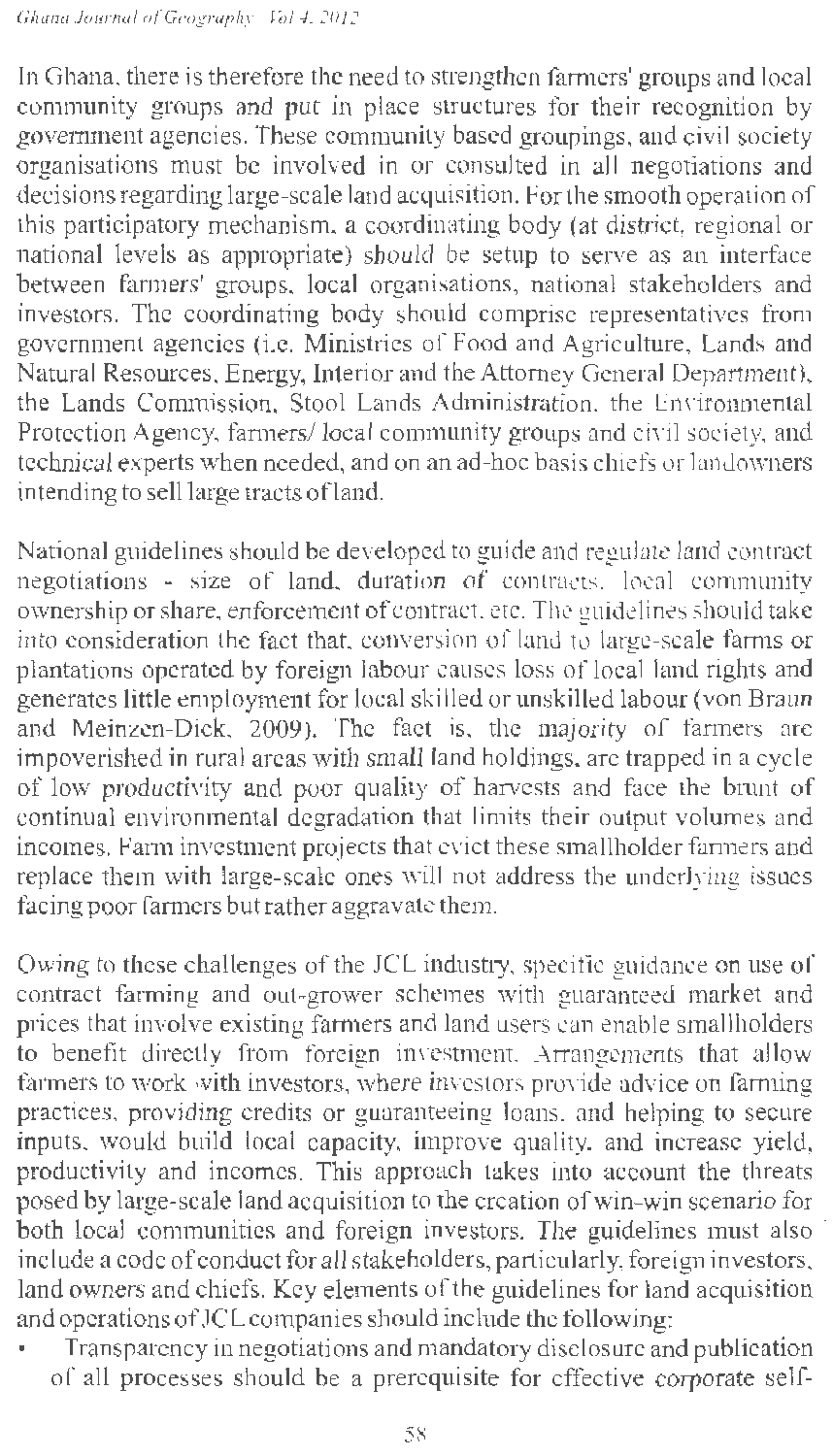regulatory codes. Existing local landholders must be informed and involved in negotiations over land deals. Free, prior and informed consent should be the standard to be upheld. The media and civil society can play a key role in making information available to the public (Von Braun and Meinzen-Dick, 2009; Cuffaro & Hallam, 2011, World Bank, 2011 ). This will help nip potential disputes over ownership in the bud.

Companies should respect existing local land rights, tenure arrangements and customs (Vhugen, 2011 ). Customary arrangements exist for various leasehold agreements for agriculture. Issues related to compensation, working time and taboo days, sacred sites and festivals related to agriculture are very important for a peaceful investment climate.

Benefits sharing arrangements should be clearly spelt out and must be part of the contractual agreement. Apart from initial lease amounts, part of the benefits accrued from company operations e.g. a percentage of annual profit, should be given to the community. This will provide an ongoing revenue stream that could be used for community development. On the other hand, instead of investors acquiring land to produce JCL, contract farming or out-grower schemes are even better because they leave smallholders in control of their land while they still deliver output to the investor.

A system of cultivation that guarantees environmental sustainability should be developed and maintained. The Environmental Protection Agency should regulate and enforce the required environmental impact assessment and monitoring regulations to ensure sound and sustainable agricultural production practices that guard against depletion of soils, loss of critical biodiversity, increased greenhouse gas emissions, or significant diversion of water from other human or environmental uses (von Braun & Meinzen-Dick, 2009; Cuffaro & Hallam, 2011; World Bank, 2011). As much as possible, intercropping JCL with other food crops should be promoted.

Local conflicts management capabilities should be developed, strengthened and recognised by all stakeholders. The chiefs, landowners, farmers, JCL firms, governmental organisations and related stakeholders in various communities that have adopted the cultivation of JCL should be trained in identification of early signs of conflicts, facilitation, mediation, arbitration and documentation. The cost of use of these facilities should be kept to a minimum so that the poor are not disadvantaged.

Land use planning and management systems in Ghana must be strengthened and national and regional land use quotas should be assigned to non-food investments like JCL. In the interim, chiefs and their elders and landowners should be trained in mapping and rudimentary mapping procedures, basic use of GPS to create and maintain land boundaries, and documentation of title deeds, even at the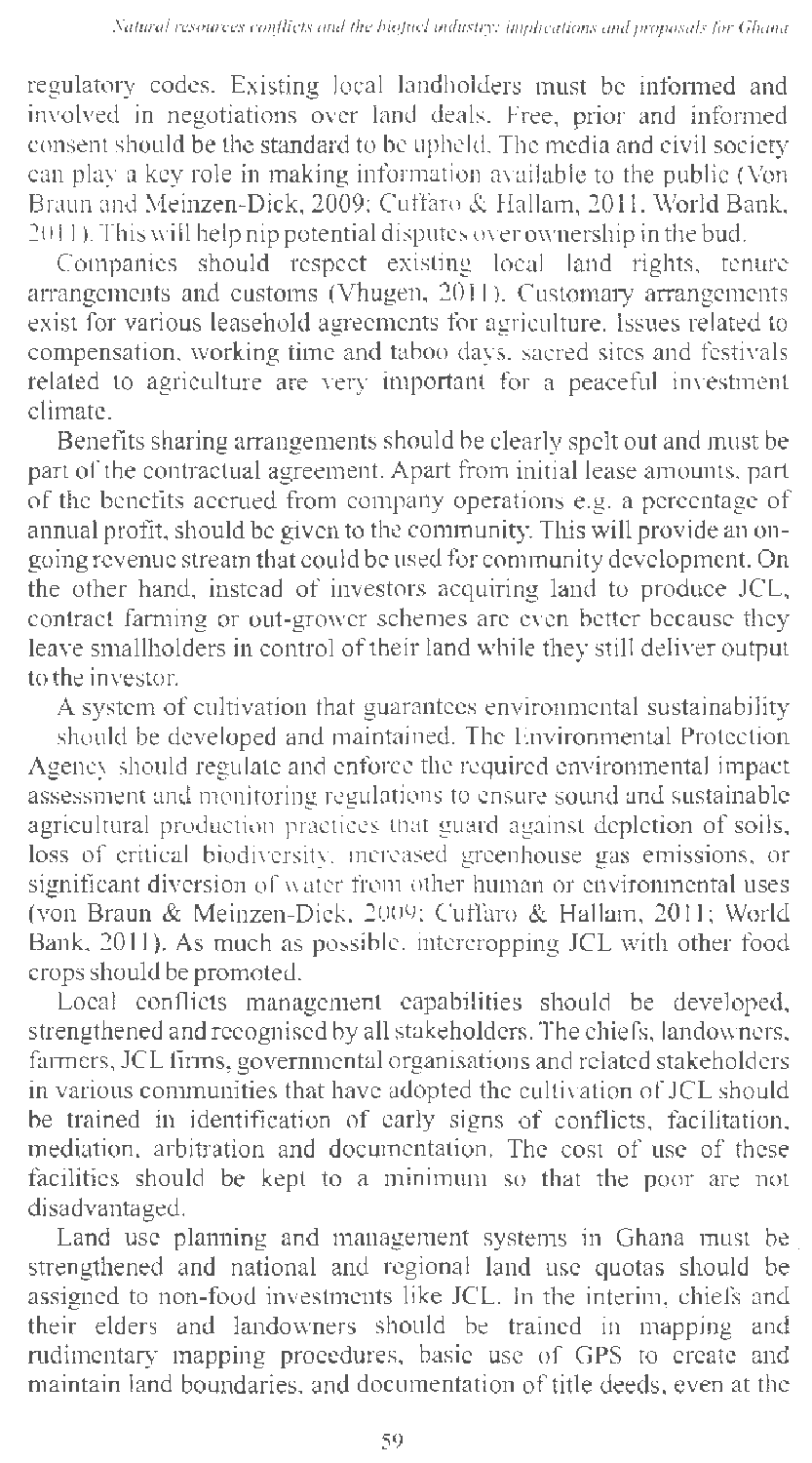community level. These should be further documented and stored with the Lands Commission. These arrangements must be consistent and enhance, not impede, the on-going land reforms and registration programme in Ghana. The Lands Commission of Ghana should work closely with landowners and continuously update its database of land transactions.

- Business agreements with a benefit sharing scheme could be signed between firms and individuals or communities associated with the JCL industry. If this is done under the auspices of the Coordinating body, it will strengthen indigenous ownership, use, and access rights to natural resources and the enforceability of rules and regulations. Individual landowners and communities need to be assisted by a competent independent authority in their dealings with sophisticated foreign investors.
- At the national level a research and development unit should be set up and financed by the industry to offer research and provide information to various stakeholders on the conflicting issues concerning JCL. This will allow for the sharing of experiences and the dissemination of good practices across the industry.

#### **Conclusions**

Ghana has had a long history of conflicts related to natural resources. The dynamics of these conflicts have been influenced by colonial and postcolonial political interferences. Recent natural resource conflicts associated with land relate to expropriation, ambiguous land ownership systems and tenurial arrangements, unfair or unpaid compensation and abuse of power. Large scale acquisitions of land for Jatropha have been a major source of conflict in many communities in Ghana. Investments that lead to the deprivation of local communities of the use of resources on which their livelihoods depend, without adequate compensation and/or provision of alternative livelihoods will, in the long run, lead to discontent among the local people. Due to the political and economic importance of land to people. any land deal for biofuel or JCL production should take into account the issues raised and be based on sound principles of value creation and benefit sharing.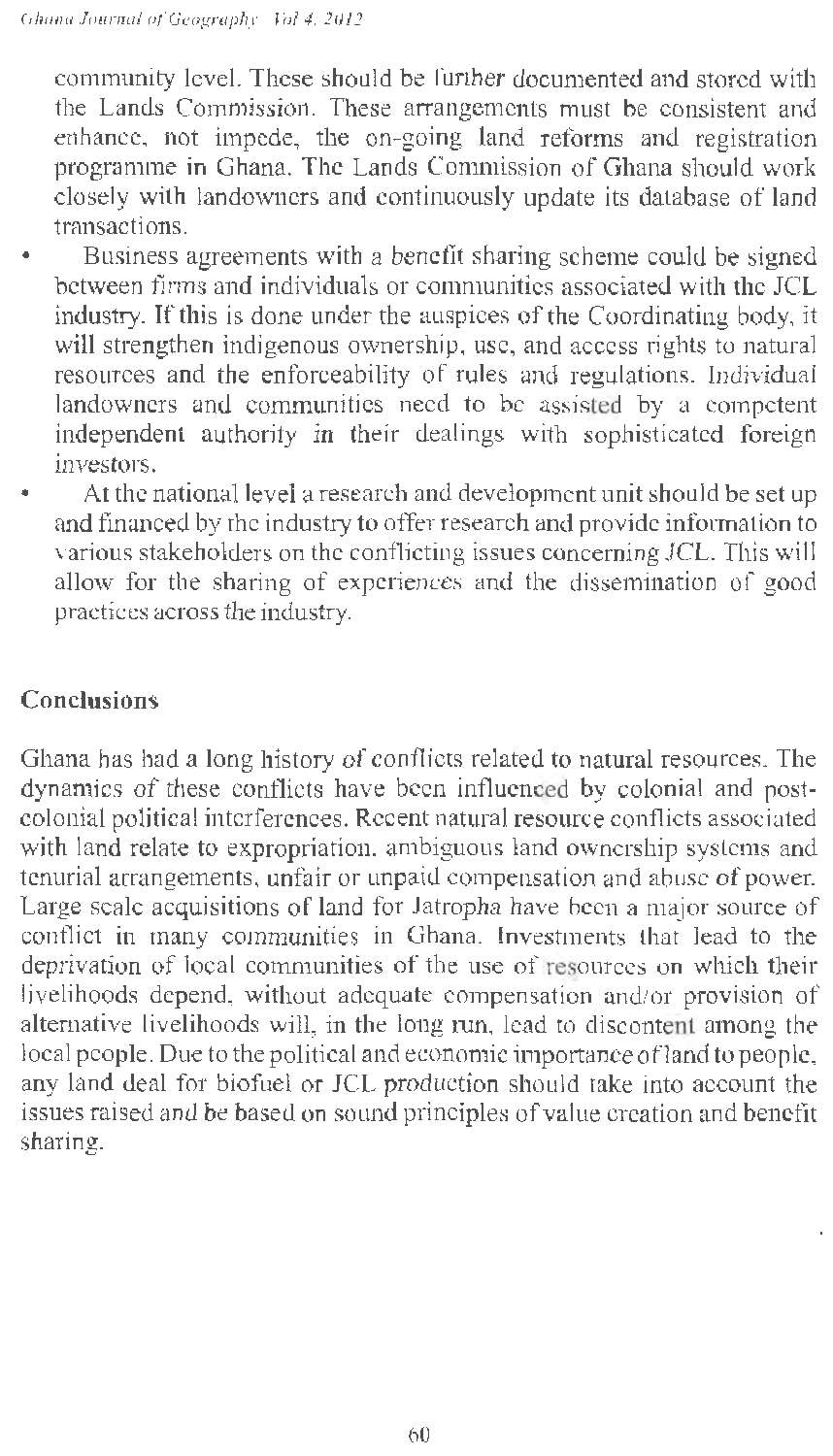#### **References**

- Achten, W. M. J., Verchot, L., Franken, Y. J., Mathijs, E., Singh, V. P., Aerts. R., & Muys, B. (2008). Jatropha bio-diesel production and use. Biomass and Bioenergy, 32( 12), 1063-1084.
- Adams, W. M, Brockington, D., Dyson, J., & Vira, B (2003). Managing tragedies: understanding conflict over common pool resources. Science,302(5652), 1915-1916
- Ansah, A 0 . (2009). Jatropha: Finding alternatives to fossil fuel. GNA. Retrieved from

http://mobile.ghanaweb.com/wap/article.php?ID=169313.

- Ariza-Montobbio, P., & Lele S. (2010). Jatropha plantations for biodiesel in Tamil Nadu, India: Viability, livelihood trade-offs, and latent conflict. Ecological Economics, 70(2), 189-195.
- Ariza-Montobbio, P., Lele, S., Kallis, G., & Martinez-Alier, J. (2010). The political ecology of Jatropha plantations for biodiesel in Tamil Nadu, India. Journal of Peasant Studies, 37(4), 875-897.
- Ayling, R. & Kelly, K. (1997). Dealing with conflict: Natural resources and dispute resolution. Commonwealth Forestry Review, 76(3), 182-185.
- Bailey, K. D. (1997). System and conflict: Toward a symbolic reconciliation. Quality and Quantity, 31, 425-44.
- Benning, R. B. (1975). Colonial development policy in northern Ghana 1898-1950. Bulletin of the Ghana Geographical Association, 17, 65-79
- Bonacker, T. (1996). Konflikttheorien [Conflict Theories]. Leske and Budrich, Opladen
- Browne, P. (2009). African Jatropha boom raises concerns. The New York Times 8th October, 2009.
- Cleveland, D. A. (1991). Migration in West Africa: A savannah village perspective. Africa,  $61(2)$ , 222-246.
- Cuffaro, N. & Hallam, D. (2011 ). "Land Grabbing" in Developing Countries: Foreign investors, regulation and codes of conduct. Dipartimento di Scienze Economiche, Universita degli Studi di Cassino. Working Paper, ISSN: 2038-6087.
- Daniels, S. E, & Walker, G. B. (2001). Working through environmental conflict: The Collaborative Leaming Approach. Praeger Publishers, London. 299pp.
- Daze, A. (2007). Climate change and poverty in Ghana. CARE International. 20pp.
- Food Security Ghana (2010). Foreign companies grab 37 percent of Ghana cropland. Published on September 7, 2010. Retrieved from http://www.ghanaweb.com/GhanaHomePage/NewsArchive/artikel. php?ID=l89898.
- Friends of the Earth (2010). Africa: Up for grabs The scale and impact of land grabbing for agrofuels. Eds. Helen Burley and Adrian Beb.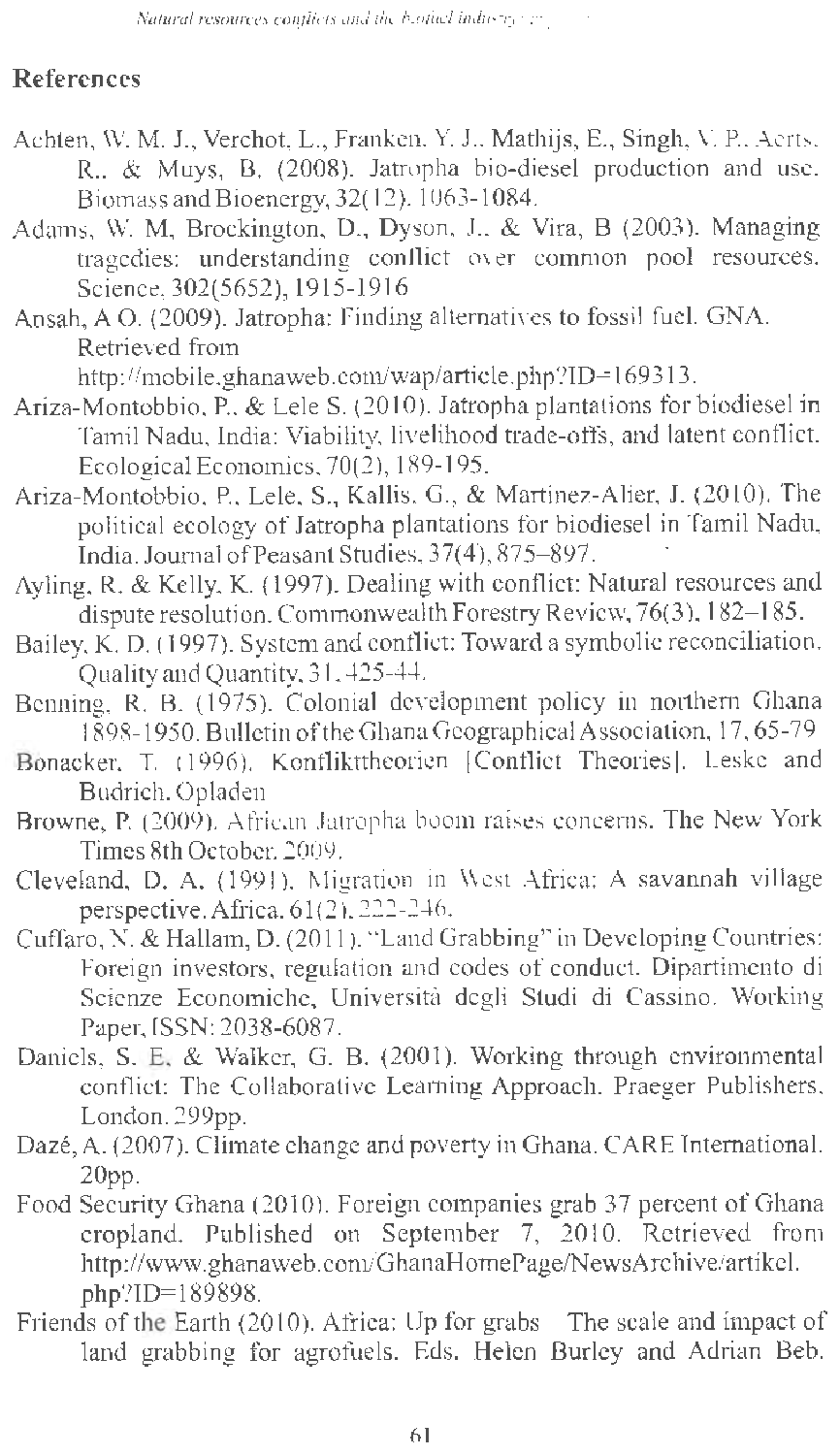Friends of the Earth Europe, Brussels, Belgium. Retrieved from http://www.foeeurope.org/agrofuels/FoEE Africa\_ up for grabs\_2010.pdf.

- Gerbens-Leenes, W., Hoekstra, A. Y., & van der Meer, T. H. (2009). The water footprint of bioenergy. Proceedings of the National Academy of Sciences, 106(25), 10219-10223
- Glasl, F. ( 1999). Confronting Conflict: A First-Aid Kit for Handling Conflict. Hawthorn Press (Hawthorn House). ISBN 186989071X. 192pp.
- Goldstein, M., & Udry, C. (2008). The Profits of Power: Land Rights and Agricultural Investment in Ghana. Journal of Political Economy, 116(6),981 -1022.
- Gressel, J. (2008). Transgenics are imperative for biofuel crops. Plant Science, 174, 246-263.
- Harrison, J. A., von Maltitz, G., & Tiwari, S. (2009). Developing a sustainability framework for assessing bioenergy projects. Proceedings of the 17th European Biomass Conference, Hamburg, 29th June to 3rd July 2009.
- Hellstrom, E. (2001). Conflict cultures: qualitative comparative analysis of environmental conflicts in forestry. Silva Fennica, 2, 1-109.
- Hill, J., Nelson, E., Tilman, D., Polasky, S. & Tiffany, D. (2006). Environmental, economic, and energetic costs and benefits of biodiesel and ethanol biofuels. PNAS,  $103(30)$ ,  $11206 - 11210$ .
- Hirota, M., Suttajit, M., Suguri, H., Endo, Y., Shudo, K., Wongchai, V., .. ., & Fujiki, H. ( 1988). A new tumor promoter from the seed oil of Jatropha curcas L., an intramolecular diester of 12-deoxy-16-hydroxyphorbol. Cancer Research, 48, 5800-5804.
- Horiuchi, T., Fujiki, H., Hirota, M., Suttajit, M., Suganuma M., Yoshioka, A., ... & Sugimura T. (1987). Presence of tumor promoters in the seed oil of Jatropha curcas L. from Thailand. Japanese Journal of Cancer Research, 78, 223-226.
- International Energy Agency (2004). Biofuels for transport: An international perspective, IEA, Paris, France. Retrieved from www.iea.org/textbase/nppdf/free/2004/biofuels2004. pdf [accessed 31.03.09].
- International Risk Governance Council (2008). Risk governance guidelines for bioenergy policies. Policy Brief. Geneva.
- JA and UNAC (2009). Jatropha! A socio economic pitfall for Mozambique. Mozambique.
- Kasanga, K., & Kotey, N. A. (2001 ). Land management in Ghana: Building on tradition and modernity. international institute for environment and development, London.
- Kolnes, S. (2009). Biofuel Africa says ActionAid is wrong about biofuels in Ghana. Ghana Business News, July 16, 2009. Retrieved from http://www.ghanabusinessnews.com/2009/07/16/biofuel-africasays-actionaid-is-wrong-about-biofuels-in-ghana/
- Kriesberg, L. (1998). Constructive conflict: from escalation to resolution.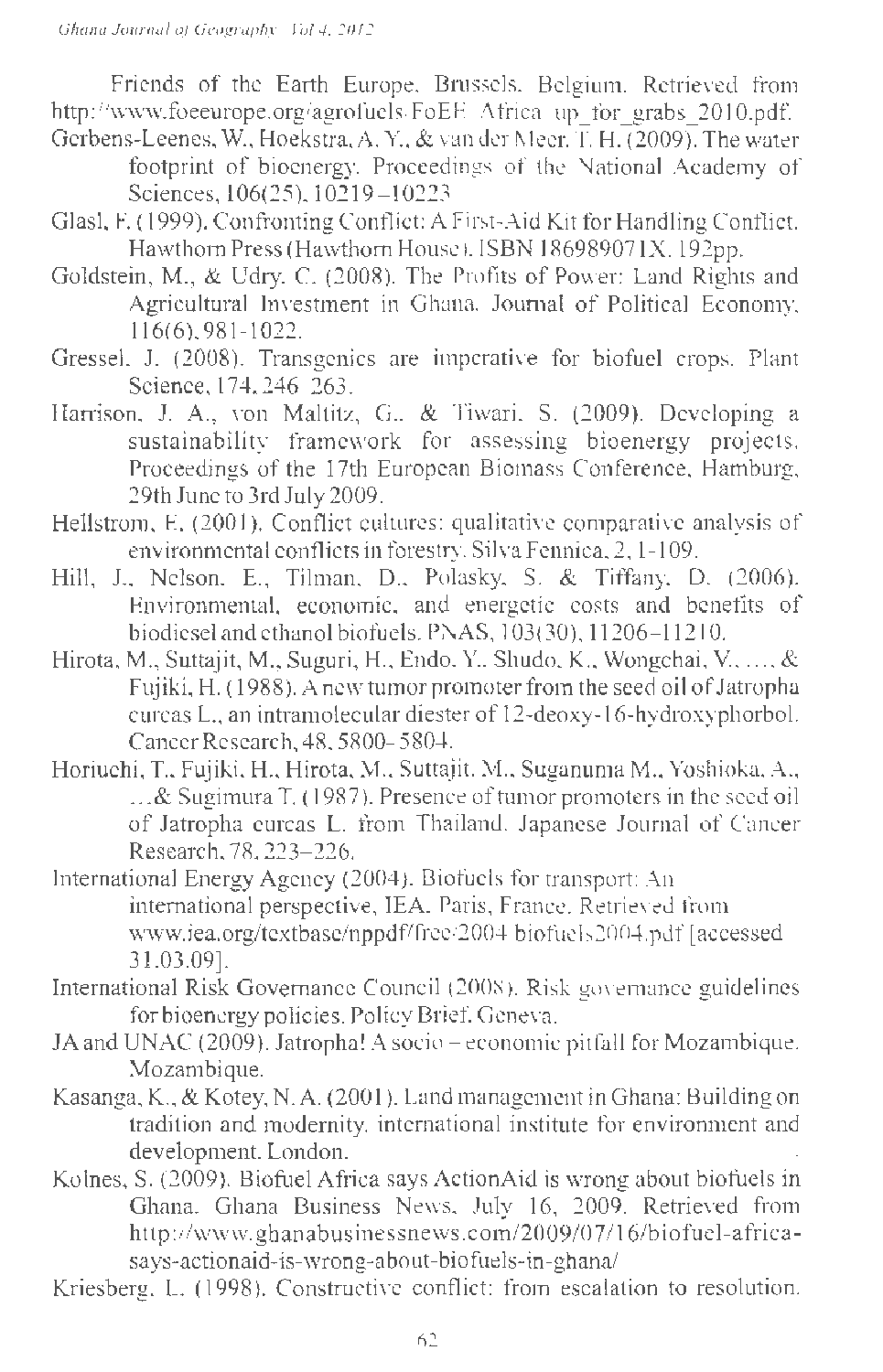*Natural resources conflicts and the biotuel industry incr.* 

Lanham, MD: Rowan and Littlefield Publishers Inc

- Lane, J. (2009). Ghana struggles to finalize biofuels policy: biofue.  $4\pm\frac{1}{2}$ says jatropha development will produce more food and fuel. Biofuels Digest. July 28, 2009 Retrieved from http://www.biofuelsdigest.com/blog2/2009/07 /28/ ghanastruggles-to-finalize-biofuels-policy-biofuel-africa-says-jatrophadevelopment-will-produce-more-food-and-fuel/.
- Lapola, D. M., Priess, J. A. & Bondeau, A (2009). Modeling the land requirements and potential productivity of sugarcane and jatropha in Brazil and India using the LPJmL dynamic global vegetation model. Biomass and Bioenergy, 33(8), 1087-1095.
- Larbi, W. 0. (1995). The urban land development process and urban land policies in Ghana. Our Common Estate Series. Royal Institution of Chartered Surveyors, London.
- Lin, J. Yan, F. Tang, L. & Chen, F. (2003). Antitumor effects of curcin from seeds of Jatropha curcas. Acta Pharmacologica Sinica, 24, 241-246.
- Luo, M. J. Yang, X. Y. Liu, W. X. Xu, Y. Huang, P. & Yan. F. Chen F. (2006). Expression, purification and anti-tumor activity of curcin. Acta Biochimica et Biophysica Sinica, 38, 663-668.
- McGregor, J. M. (1991). Woodland resources: ecology, policy and ideology: An historical case study of woodland use in Shurugwi Communal Area, Zimbabwe. PhD thesis, Loughborough University of Technology, Loughborough, Loughborough, UK
- Ministry of Food and Agriculture (2007). Food and Agriculture Sector Development Policy (FASDEP II). Ministry of Food and Agriculture, Accra. Ghana. August 2007.
- Mwangi, E., & Markelova, H. (2008). Collective action and property rights for poverty reduction: A review of methods and approaches. CAPRi working paper no. 82. Washington, DC: International Food Policy Research Institute.
- New Agriculturist (2007). Seeds of Change: Jatropha in India. http ://www.new-ag.info/en/ developments/ dev Item. php ?a=292 [accessed 26th October, 2011].
- Nti, K. (2002). Action and reaction: An overview of the ding dong relationship between the colonial government and the people of Cape Coast. Nordic Journal of African Studies, 11(1), 1-37.
- Ostrom, E. (1990). Governing the commons. New York: Cambridge University Press.
- Peters, P. E. (2004). Inequality and social conflict over land in Africa. Journal of Agrarian Change, 4(3 ), 269-314.
- Pimentel, D., Patzek, T. & Cecil, G. (2007). Ethanol production: energy, economic, and environmental losses. Reviews of Environmental Contamination and Toxicology, 189, 25-41.
- Planning Commission of Government of India (2003). Report of the committee on development of bio-fuel. New Delhi India's National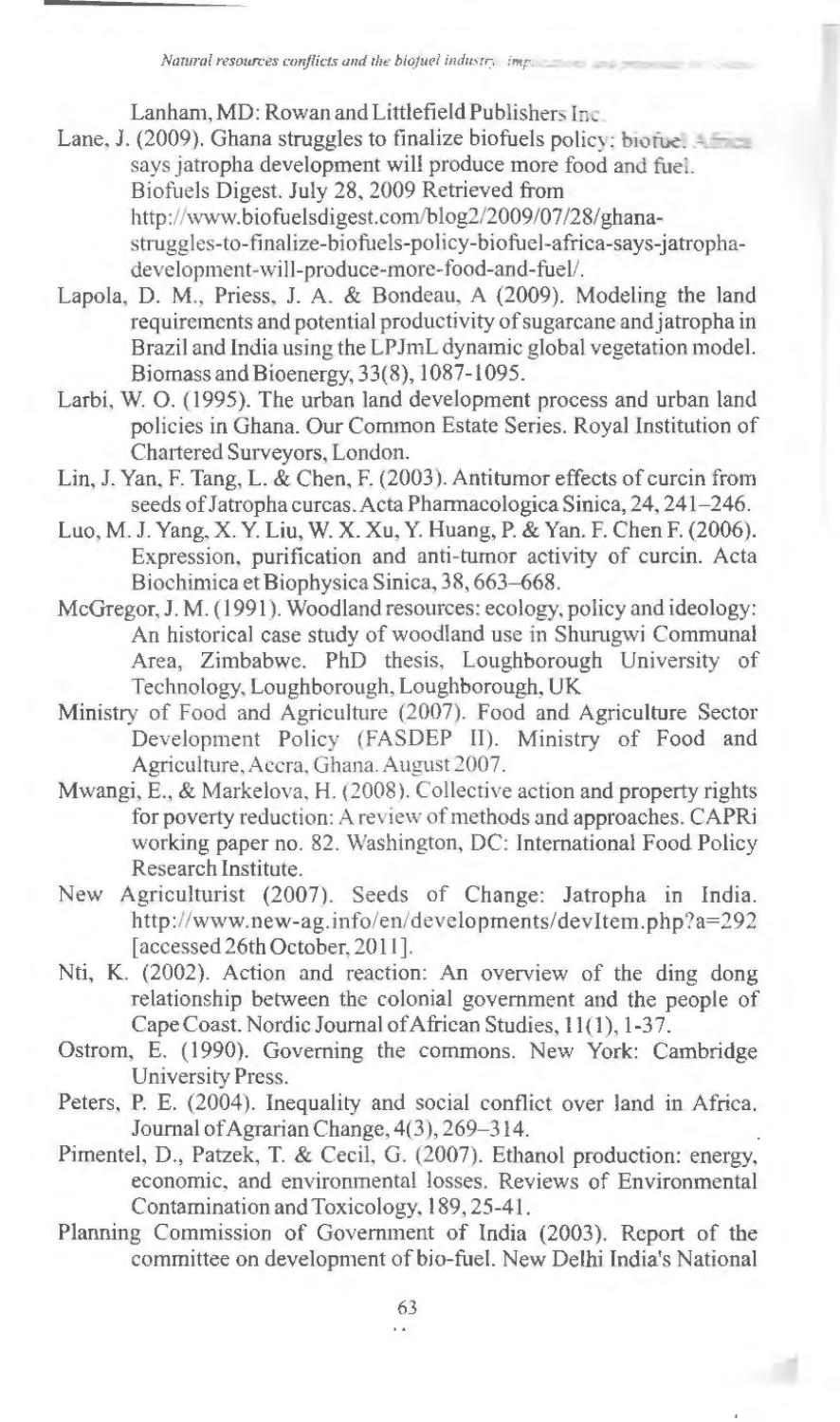*Natural resources conflicts and the biofuel industry: implications and proposals for Ghana* 

Lanham, MD: Rowan and Littlefield Publishers Inc.

- Lane, J. (2009). Ghana struggles to finalize biofuels policy; biofuel Africa says jatropha development will produce more food and fuel. Biofuels Digest. July 28, 2009 Retrieved from http://www.biofuelsdigest.com/blog2/2009/07/28/ghanastruggles-to-finalize-biofuels-policy-biofuel-africa-says-jatrophadevelopment-will-produce-more-food-and-fuel/.
- Lapola, D. M., Priess, J. A. & Bondeau, A (2009). Modeling the land requirements and potential productivity of sugarcane and jatropha in Brazil and India using the LPJmLdynamic global vegetation model. Biomass andBioenergy, 33(8), 1087-1095.
- Larbi, W. 0. (1995). The urban land development process and urban land policies in Ghana. Our Common Estate Series. Royal Institution of Chartered Surveyors, London.
- Lin, J. Yan, F. Tang, L. & Chen, F. (2003). Antitumor effects of curcin from seeds of Jatropha curcas. Acta Pharmacologica Sinica, 24, 241-246.
- Luo, M. J. Yang, X. Y. Liu, W. X. Xu, Y. Huang, P. & Yan. F. Chen F. (2006). Expression, purification and anti-tumor activity of curcin. Acta Biochimica et Biophysica Sinica, 38, 663-668.
- McGregor, J. M. (1991). Woodland resources: ecology, policy and ideology: An historical case study of woodland use in Shurugwi Communal Area, Zimbabwe. PhD thesis, Loughborough University of Technology, Loughborough, Loughborough, UK
- Ministry of Food and Agriculture (2007). Food and Agriculture Sector Development Policy (FASDEP II). Ministry of Food and Agriculture, Accra. Ghana. August 2007.
- Mwangi, E., & Markelova, H. (2008). Collective action and property rights for poverty reduction: A review of methods and approaches. CAPRi working paper no. 82. Washington, DC: International Food Policy Research Institute.
- New Agriculturist (2007). Seeds of Change: Jatropha in India. http://www.new-ag.info/en/developments/devltem.php?a=292 [accessed 26th October, 2011].
- Nti, K. (2002). Action and reaction: An overview of the ding dong relationship between the colonial government and the people of Cape Coast. Nordic Journal of African Studies, 11(1), 1-37.
- Ostrom, E. (1990). Governing the commons. New York: Cambridge University Press.
- Peters, P. E. (2004). Inequality and social conflict over land in Africa. Journal of Agrarian Change, 4(3), 269-314.
- Pimentel, D., Patzek, T. & Cecil, G. (2007). Ethanol production: energy, economic, and environmental losses. Reviews of Environmental Contamination and Toxicology, 189, 25-41.
- Planning Commission of Government of India (2003). Report of the committee on development of bio-fuel. New Delhi India's National